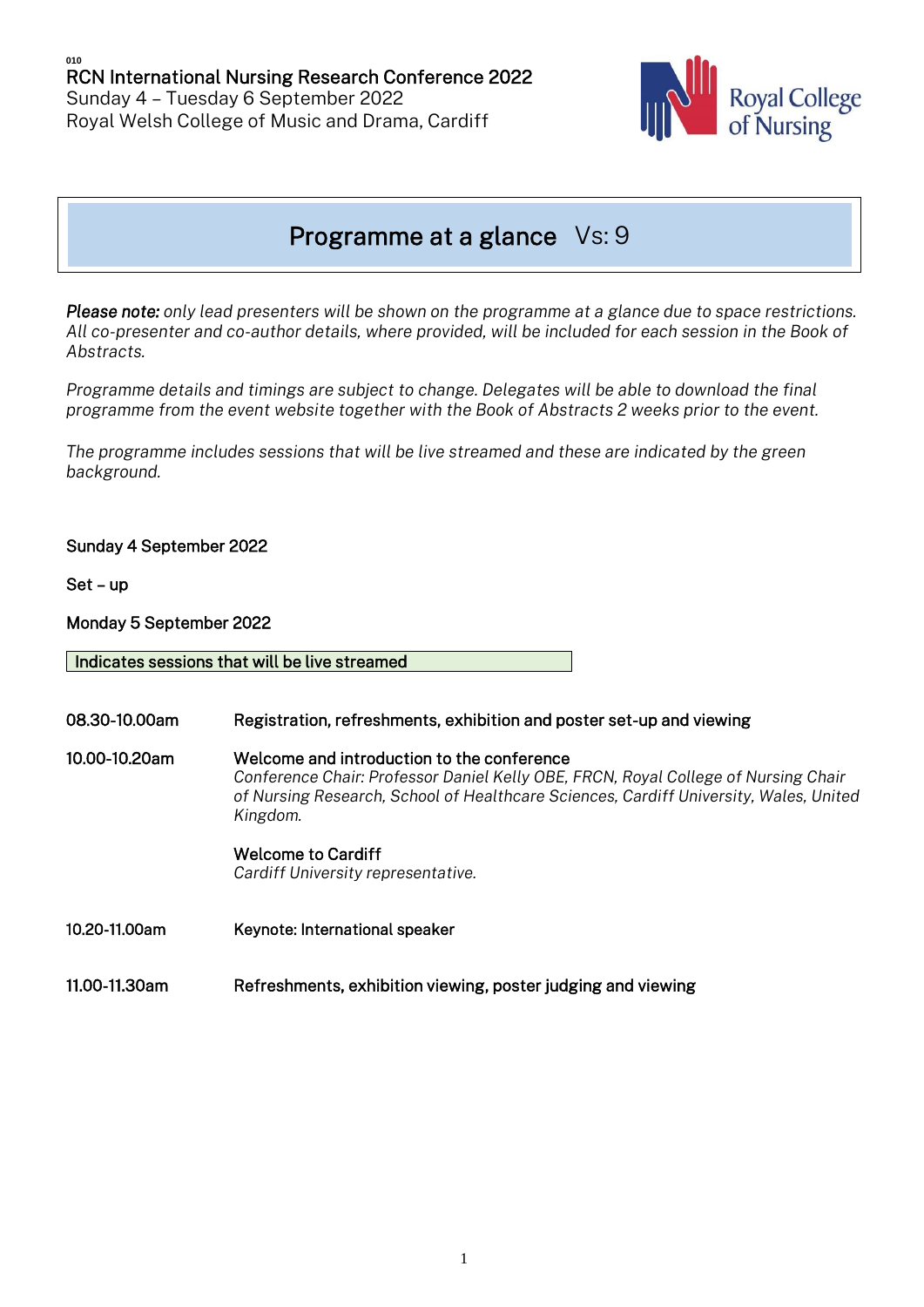| 11.30am-12.55pm                                                           | Session T-Concurrent papers<br>11.30 - 11.55am                                                                                                                                                                                                                                                                                                                 |                              | 12.00 - 12.25pm                                                                                                                                                                                                                                                                        |                              | 12.30 - 12.55pm                                                                                                                                                                                                                                      |
|---------------------------------------------------------------------------|----------------------------------------------------------------------------------------------------------------------------------------------------------------------------------------------------------------------------------------------------------------------------------------------------------------------------------------------------------------|------------------------------|----------------------------------------------------------------------------------------------------------------------------------------------------------------------------------------------------------------------------------------------------------------------------------------|------------------------------|------------------------------------------------------------------------------------------------------------------------------------------------------------------------------------------------------------------------------------------------------|
| Critical<br>Acute &<br>Chair:<br>Care<br>Ξ<br>Theme:                      | 1.1.1<br>Abstract number 0082<br><b>Changing critical care</b><br>nurses' decision making to<br>prevent sleep deprivation<br>in critically ill adults.<br>Alison Hasselder,<br>Sunderland University, UK                                                                                                                                                       |                              | 1.1.2<br>Abstract number 0174<br>Bereavement follow up in<br><b>Critical Care at the Queen</b><br><b>Elizabeth University</b><br>Hospital, Glasgow.<br>Aileen Labram, NHS<br>Greater Glasgow & Clyde<br>and University of Glasgow,<br>School of Medicine,<br>Dentistry and Nursing, UK |                              | 1.1.3<br>Abstract number 0231<br><b>Registered Nurses'</b><br>experiences and perceptions<br>of patient safety in Critical<br>Care during COVID-19.<br>Louise Stayt, Oxford Brookes<br>University, UK                                                |
| <b>Community Care</b><br>Chair:<br>$\frac{1}{2}$<br>Theme: Primary &      | 1.2.1<br>Abstract number 0297<br>A systematic review and<br>narrative synthesis<br>investigating the<br>contribution of the family<br>carer in cancer treatment<br>adherence in ambulatory<br>(outpatient) settings.<br>Lenira Semedo, Cardiff<br><b>University School of</b><br><b>Healthcare Sciences,</b><br>College of Biomedical and<br>Life Sciences, UK | Minute transition break<br>Ю | 1.2.2<br>Abstract number 0322<br>The impact of COVID-19<br>on the psychological<br>well-being of Australian<br>primary healthcare<br>nurses.<br>Elizabeth Halcomb,<br>Australian College of<br>Nursing and University of<br>Wollongong, Australia                                      | Minute transition break<br>Ю | 1.2.3<br>Abstract number 0073<br><b>Consequences of</b><br>understaffing on type of<br>missed community care - a<br>cross-sectional study.<br>Michaela Senek, University of<br>Sheffield, UK                                                         |
| ildren & Young<br>eople<br>People<br>Chair:<br>$\frac{3}{2}$<br>Theme: Ch | 1.3.1<br>Abstract number 0192<br><b>Exploring parents'</b><br>confidence and<br>experiences of going home<br>with their newborn baby<br>during the COVID-19<br>Pandemic.<br>Kerry Gaskin, University of<br>Worcester, UK                                                                                                                                       | Minute transition break      | 1.3.2<br>Abstract number 0342<br>'You don't know whose<br>flying the plane?'<br>Fathers' trust in health<br>care professionals when<br>their child is born with<br>congenital heart disease.<br>Peter McNee, Cardiff<br>University School of<br>Healthcare Sciences, UK                | Minute transition break      | 1.3.3<br>Abstract number 0320<br>Informing an intervention for<br>siblings (aged 6-12 years)<br>when a brother or sister is<br>diagnosed with Acute<br>Lymphoblastic Leukaemia<br>(ALL): a scoping review.<br>Zoe Polly, University of<br>Surrey, UK |
| Theme: End of Life Care<br>Chair:                                         | 1.4.1<br>Abstract number 0209<br>Using poetic inquiry in<br>refugee research to<br>redress power imbalance<br>and develop cultural<br>humility: lessons for policy<br>and practice.<br>Marie Clancy, Academy of<br>Nursing, University of<br>Exeter, UK                                                                                                        | ω                            | 1.4.2<br>Abstract number 0280<br>The experience of death<br>and dying in the<br>emergency department:<br>listening to the voices of<br>bereaved relatives.<br>Kay McCallum, Oxford<br><b>University Hospital NHS</b><br><b>Foundation Trust, UK</b>                                    | Ю                            | 1.4.3<br>Abstract number 0327<br><b>Clinical conversations: I hear</b><br>a different voice.<br>Nqobile Sikhosana, University<br>of Wollongong, Australia                                                                                            |

## 11.30am–12.55pm Session 1 - Concurrent papers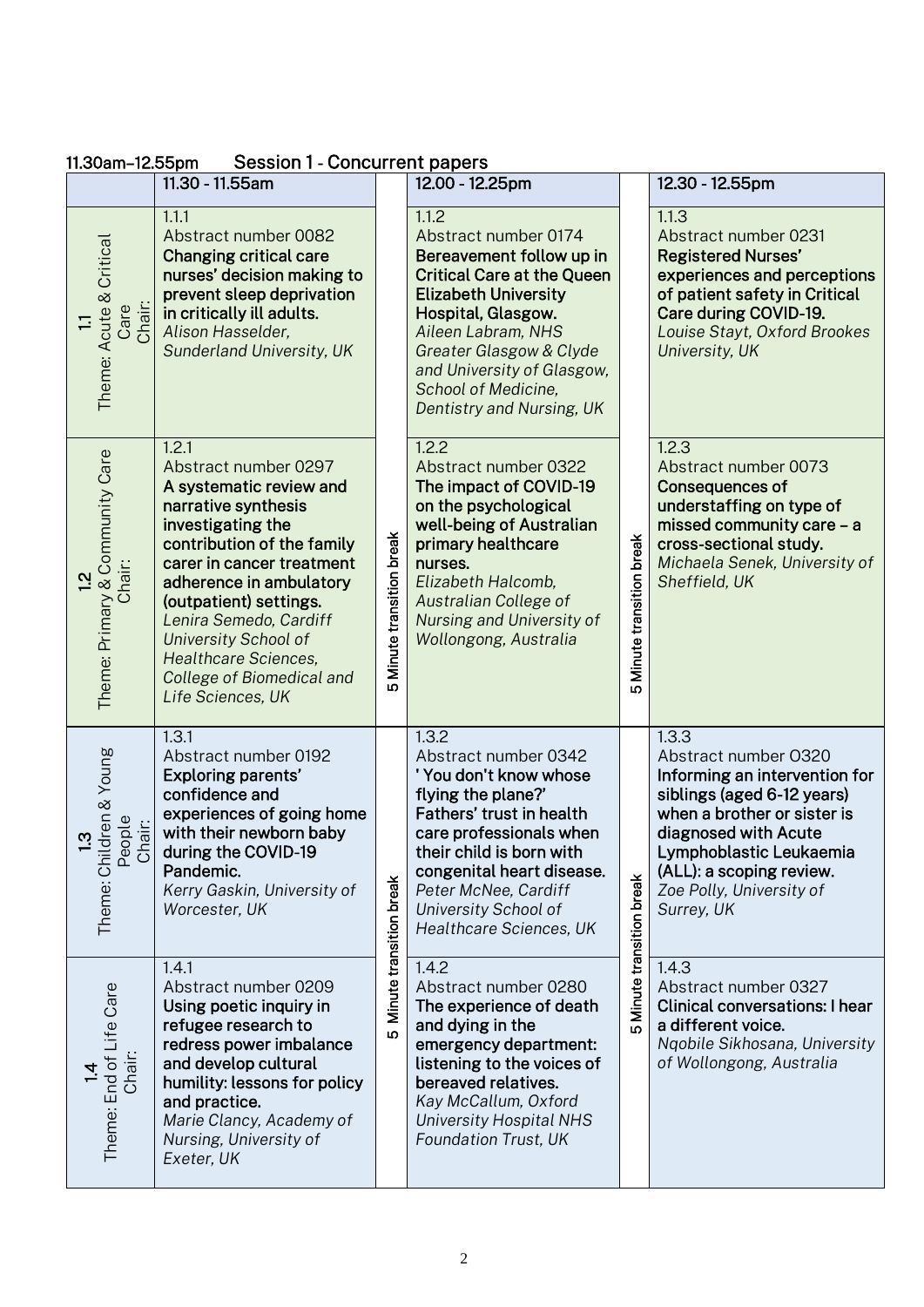| 1.5<br>Theme: Older People<br>Chair:                                                                                           | 1.5.1<br>Abstract number 0354<br>Development and<br>formative evaluation of an<br>intervention to improve the<br>safety and experience of<br>care transitions, from<br>hospital to home, for older<br>people.<br>Jenni Murray, Bradford<br><b>Teaching Hospitals NHS</b><br>Foundation Trust, UK |  | 1.5.2<br>Abstract number 0316<br>Feasibility of using<br>electronic data to<br>investigate the<br>association between<br>missed electronic<br>observations (eObs) and<br>mortality in older medical<br>unit in-patients.<br>Louise Bramley,<br>Nottingham<br>University/Nottingham<br><b>University Trust, UK</b> |  | 1.5.3<br>Abstract number 0063<br>Personality traits and<br>associated behaviours of<br>registered nurses working in<br>older people's acute care<br>settings: a grounded theory<br>study.<br>Helen Day, South Tees<br><b>Hospitals NHS Foundation</b><br>Trust, UK                                   |
|--------------------------------------------------------------------------------------------------------------------------------|--------------------------------------------------------------------------------------------------------------------------------------------------------------------------------------------------------------------------------------------------------------------------------------------------|--|-------------------------------------------------------------------------------------------------------------------------------------------------------------------------------------------------------------------------------------------------------------------------------------------------------------------|--|------------------------------------------------------------------------------------------------------------------------------------------------------------------------------------------------------------------------------------------------------------------------------------------------------|
| <b>1.6</b><br>Theme: Nursing, Midwifery or<br>Support Worker Education<br>Chair:                                               | 1.6.1<br>Abstract number 0240<br><b>Survey of Practitioners'</b><br><b>Education and Attitudes</b><br>regarding Continence care<br>(SPEAC).<br>Nikki Cotterill, University of<br>the West of England, UK                                                                                         |  | 1.6.2<br>Abstract number 0242<br>COVID-19 impact on renal<br>healthcare practitioners:<br>results from an<br>international multi-<br>methods study.<br>Joanne Reid, School of<br>Nursing and Midwifery,<br>Queen's University<br>Belfast, UK                                                                      |  | 1.6.3<br>Abstract number 0278<br>Nurses' engagement in<br>antimicrobial stewardship<br>(AMS) programmes.<br>Martina Nathan, Cardiff<br>University School of<br>Healthcare Sciences, UK                                                                                                               |
| hip & Education<br>Chair:<br>Leaders                                                                                           | 1.7.1<br>Abstract number 0149<br>Minimising the phenomenon<br>of missed nursing care: a<br>qualitative international<br>study among nurse<br>managers working in<br>nursing homes.<br>Georgios Efstathiou,<br><b>Nursing Services, Ministry</b><br>of Health, Cyprus                             |  | 1.7.2<br>Abstract 0291<br>'Where they've got bad<br>side effects or less<br>response it's a difficult<br>treatment': Oncology<br>health professionals'<br>experiences of<br>supporting people<br>receiving immunotherapy<br>Tessa Watts, Cardiff<br>University, UK                                                |  | 1.7.3<br>Abstract number 0308<br>Sisterhood "We'll pull each<br>other through". The lived<br>experience of mature, female<br>students on a Bachelor of<br>Nursing (Adult) programme:<br>An Interpretative<br>Pehenomenological Analysis<br>study.<br>Owena Simpson, University of<br>South Wales, UK |
| 1.00-2.15pm<br>Lunch, exhibition viewing, poster judging and viewing<br>Presenters will be at their posters from 1.40 - 2.05pm |                                                                                                                                                                                                                                                                                                  |  |                                                                                                                                                                                                                                                                                                                   |  |                                                                                                                                                                                                                                                                                                      |

- 2.15-2.20pm Chairs introduction to the panel discussion and welcome to the four-country Chief Nursing Officers *Panel discussion title required*
- 2.20-2.40pm 2.20-2.40pm Chief Nursing Officers introduction *(5 minutes each)*
- 2.40-3.15pm Panel question and answers
- 3.15-3.20pm Chair's summing up / thank-you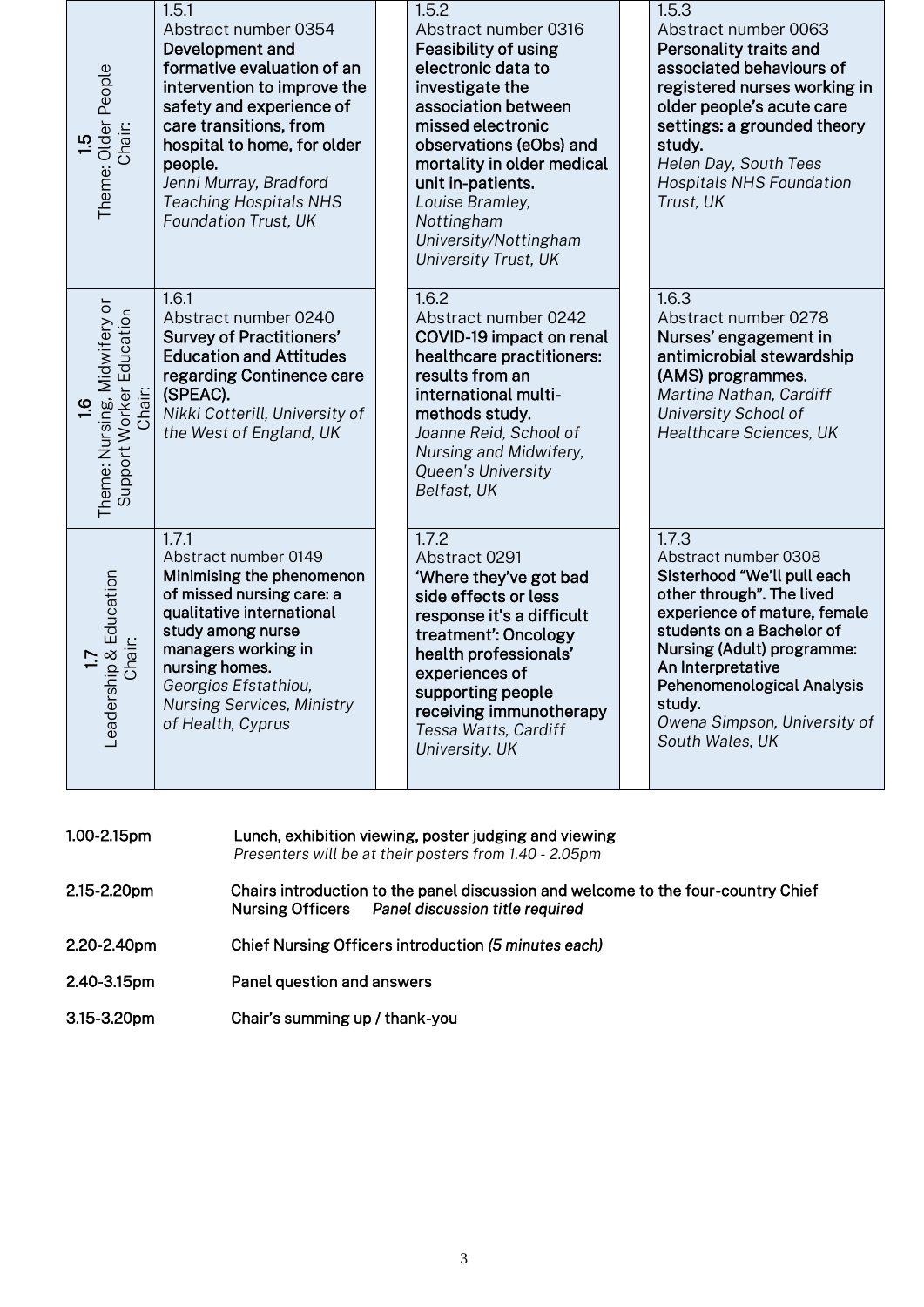| <b>Session 2 Concurrent papers</b><br>3.25-4.20pm          |                                                                                                                                                                                                                                                                    |                          |                                                                                                                                                                                                                                                                                                                                                                                                                 |  |  |  |  |
|------------------------------------------------------------|--------------------------------------------------------------------------------------------------------------------------------------------------------------------------------------------------------------------------------------------------------------------|--------------------------|-----------------------------------------------------------------------------------------------------------------------------------------------------------------------------------------------------------------------------------------------------------------------------------------------------------------------------------------------------------------------------------------------------------------|--|--|--|--|
|                                                            | $3.25 - 3.50$ pm                                                                                                                                                                                                                                                   |                          | $3.55 - 4.20$ pm                                                                                                                                                                                                                                                                                                                                                                                                |  |  |  |  |
| Theme: Cancer<br>Chair:<br>$\overline{\mathbf{S}}$         | 2.1.1<br>Abstract number 0330<br>Co-designing a web-based<br>resource for head and neck<br>cancer patients - qualitative<br>analysis from planning stage.<br>Rosemary Kelly, Ulster University,<br>UK                                                              |                          | 2.1.2<br>Abstract number 0357<br>Study of patient acuity on an acute<br>oncology assessment unit using an<br>innovative acuity tool to standardise acuity<br>measurement according to the Welsh<br>Levels of Care in a stand-alone cancer<br>centre.<br>Rachel James, Velindre University NHS Trust,<br>UK                                                                                                      |  |  |  |  |
| Patient Safety<br>2.2<br>Theme:<br>Chair:                  | 2.2.1<br>Abstract number 0346<br>The development of a new nurse<br>intuition score to predict patient<br>deterioration on surgical and<br>medical wards: A pilot study.<br>Filip Haegdorens, University of<br>Antwerp, Belgium                                     |                          | 2.2.2<br>Abstract number 0353<br><b>Recommendations for improvement</b><br>following injurious fall investigations: A<br>retrospective multi-incident analysis.<br>Ritin Fernandez, University of Wollongong,<br>Australia                                                                                                                                                                                      |  |  |  |  |
| Theme: Workforce and<br>Employment<br>Chair:<br>23         | 2.3.1<br>Abstract number 0222<br>Understanding factors affecting<br>mental health workforce<br>retention using organisational<br>case studies.<br>Emily Wood, The University of<br>Sheffield, UK                                                                   | minutes transition break | 2.3.2<br>Abstract number 0225<br>Increasing research capacity, capability,<br>and confidence through The Newcastle<br>upon Tyne Hospitals' "4Ps Nurses, Midwives<br>and Allied Health Professionals (NMAHP)<br>Researcher Development Programme". A<br>critical reflection on developing the<br>programme and the first cohort.<br>Linda Tinkler, The Newcastle upon Tyne<br>Hospitals NHS Foundation Trust, UK |  |  |  |  |
| ntia<br>Theme: Deme<br>Chair:<br>$\frac{24}{5}$            | 2.4.1<br>Abstract number 0187<br>The effect of the environment<br>on the care of older people with<br>dementia or confusion in acute<br>general hospital settings.<br>Bernie Keenan, Birmingham City<br>University, W.Midlands Institute<br>of Ageing & Health, UK | Ю                        | 2.4.2<br>Abstract number 0181<br>A Delphi study in the development of a tool<br>to assess health and social care<br>professionals' knowledge and attitudes<br>towards later life sexuality.<br>Yung-Hui Chen, Faculty of Health Sciences &<br>Medicine, Bond University, Australia                                                                                                                              |  |  |  |  |
| Patient & Public<br>Involvement<br>2.5<br>Theme:<br>Chair: | 2.5.1<br>Abstract number 0162<br>Exploring the experiences,<br>needs and relationships of<br>people who access and provide<br><b>Health and Social Care in a</b><br>regional area of Scotland.<br>Louise Henderson, Robert Gordon<br>University, UK                |                          | 2.5.2<br>Abstract number 0328<br>Understanding the barriers and facilitators<br>to upholding human rights for people living<br>with dementia in care homes.<br>Lesley Butcher, Cardiff University School of<br>Healthcare Sciences, UK                                                                                                                                                                          |  |  |  |  |
| Primary & Community<br>Theme:<br>Care<br>Chair:<br>26      | 2.6.1<br>Abstract number 0179<br>Role development in the initial<br>phase of implementing APNs in<br>primary health care in Germany<br>- a model based reflection.<br>Christina Ströhm, Catholic<br>University of Applied Sciences,<br>Germany                     |                          | 2.6.2<br>Abstract number 0355<br>Nursing education in Albania: Evolution and<br>future prospects of health policy.<br>Ippolito Notarnicola, Tor Vergata University,<br>Italy                                                                                                                                                                                                                                    |  |  |  |  |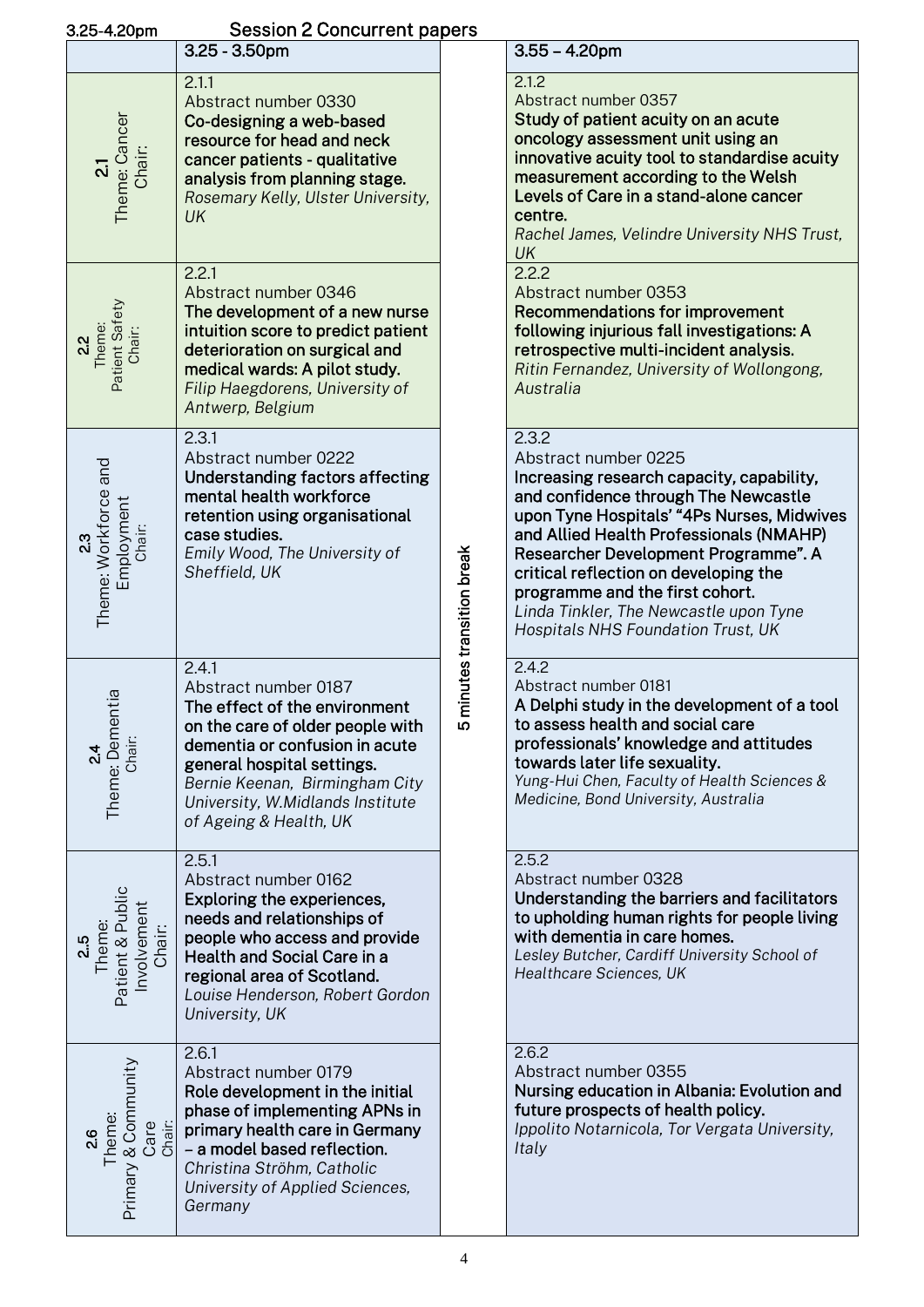

## 4.25-4.55pm Refreshments, exhibition viewing, poster judging and viewing

## 4.55 – 6.25pm Symposia sessions 1 - 4

#### Symposium 1 Room Abstract number 0266

| Paper 1:                     | Paper 2:                       | Paper 3:                     | Paper 4:                       |
|------------------------------|--------------------------------|------------------------------|--------------------------------|
| Setting the scene.           | Starting out.                  | <b>Embedding the</b>         | Debate and discussion.         |
| Dr Joanne Cooper,            | Professor Jane Coad,           | approach.                    | Led by                         |
| <b>Nottingham University</b> | <b>Nottingham University</b>   | Dr Helen Janiszewski,        | Dr Louise Bramley,             |
| Hospitals NHS Trust, UK      | <b>Hospitals NHS Trust, UK</b> | <b>Nottingham University</b> | <b>Nottingham University</b>   |
|                              |                                | Hospitals NHS Trust,         | <b>Hospitals NHS Trust, UK</b> |
|                              |                                | UK                           |                                |

## Symposium 2 Room Abstract number 0304

| Paper 1:<br>Menopause in the nursing<br>workplace: an international<br>collaborative project.<br>Professor Camille Cronin,<br>University of Essex, UK | Paper 2:<br>Menopause in the nursing<br>workplace: an<br>international collaborative<br>project - using The<br><b>Framework Method to</b><br>analyse data across<br>different countries.<br>Dr Kerri-ann Hughes,<br>Massey University, NZ | Paper 3:<br>Menopause in the<br>workplace - an<br>organisation-based<br>case study.<br><b>Professor Camille</b><br>Cronin, University of<br>Essex, UK | Paper 4:<br>Digital health proof of<br>concept and prototype:<br>Tailored response to<br>supporting women in<br>nursing during<br>menopause.<br>Professor Rhonda Wilson,<br>University of Newcastle,<br>Australia. |
|-------------------------------------------------------------------------------------------------------------------------------------------------------|-------------------------------------------------------------------------------------------------------------------------------------------------------------------------------------------------------------------------------------------|-------------------------------------------------------------------------------------------------------------------------------------------------------|--------------------------------------------------------------------------------------------------------------------------------------------------------------------------------------------------------------------|
|-------------------------------------------------------------------------------------------------------------------------------------------------------|-------------------------------------------------------------------------------------------------------------------------------------------------------------------------------------------------------------------------------------------|-------------------------------------------------------------------------------------------------------------------------------------------------------|--------------------------------------------------------------------------------------------------------------------------------------------------------------------------------------------------------------------|

## Symposium 3 Room Abstract number 0249

| 2<br>Theme:<br>Meth<br>Cha<br>Trust, UK                                                                                                                                                                                                                                                                                                                                                                                             | Ellie Dring, Nottingham<br>University/Nottingham University                                                                                                                                                                               | impaired capacity to consent in.<br>Victoria Shepherd, Centre for Trials Research,<br>Cardiff University, UK                                                                                                                                        |                                                                                                                                                                                                                    |  |  |  |  |  |
|-------------------------------------------------------------------------------------------------------------------------------------------------------------------------------------------------------------------------------------------------------------------------------------------------------------------------------------------------------------------------------------------------------------------------------------|-------------------------------------------------------------------------------------------------------------------------------------------------------------------------------------------------------------------------------------------|-----------------------------------------------------------------------------------------------------------------------------------------------------------------------------------------------------------------------------------------------------|--------------------------------------------------------------------------------------------------------------------------------------------------------------------------------------------------------------------|--|--|--|--|--|
| 4.25-4.55pm<br>Refreshments, exhibition viewing, poster judging and viewing<br>4.55 - 6.25pm Symposia sessions 1 - 4                                                                                                                                                                                                                                                                                                                |                                                                                                                                                                                                                                           |                                                                                                                                                                                                                                                     |                                                                                                                                                                                                                    |  |  |  |  |  |
| Symposium 1<br>Room<br>Abstract number 0266<br>Title: Looking forward - supporting the culture of Clinical Academic Researchers to make real differences to<br>nursing and midwifery research and careers: A co-creation, organisational approach.<br>Lead: Professor Jane Coad, School of Health Sciences, Nottingham University Hospitals NHS Trust, UK                                                                           |                                                                                                                                                                                                                                           |                                                                                                                                                                                                                                                     |                                                                                                                                                                                                                    |  |  |  |  |  |
| Paper 1:<br>Setting the scene.<br>Dr Joanne Cooper,<br><b>Nottingham University</b><br><b>Hospitals NHS Trust, UK</b>                                                                                                                                                                                                                                                                                                               | Paper 2:<br><b>Starting out.</b><br>Professor Jane Coad,<br><b>Nottingham University</b><br><b>Hospitals NHS Trust, UK</b>                                                                                                                | Paper 3:<br><b>Embedding the</b><br>approach.<br>Dr Helen Janiszewski,<br><b>Nottingham University</b><br>Hospitals NHS Trust,<br>UK                                                                                                                | Paper 4:<br>Debate and discussion.<br>Led by<br>Dr Louise Bramley,<br><b>Nottingham University</b><br><b>Hospitals NHS Trust, UK</b>                                                                               |  |  |  |  |  |
| <b>Symposium 2</b> Room<br>Abstract number 0304<br>Title: International nursing digital menopause taskforce: a program of research developing digital solutions to<br>alleviate the discomfort of menopause.<br>Lead: Professor Camille Cronin, School of Health and Social Care, University of Essex, UK                                                                                                                           |                                                                                                                                                                                                                                           |                                                                                                                                                                                                                                                     |                                                                                                                                                                                                                    |  |  |  |  |  |
| Paper 1:<br>Menopause in the nursing<br>workplace: an international<br>collaborative project.<br>Professor Camille Cronin,<br>University of Essex, UK                                                                                                                                                                                                                                                                               | Paper 2:<br>Menopause in the nursing<br>workplace: an<br>international collaborative<br>project - using The<br><b>Framework Method to</b><br>analyse data across<br>different countries.<br>Dr Kerri-ann Hughes,<br>Massey University, NZ | Paper 3:<br>Menopause in the<br>workplace - an<br>organisation-based<br>case study.<br><b>Professor Camille</b><br>Cronin, University of<br>Essex, UK                                                                                               | Paper 4:<br>Digital health proof of<br>concept and prototype:<br>Tailored response to<br>supporting women in<br>nursing during<br>menopause.<br>Professor Rhonda Wilson,<br>University of Newcastle,<br>Australia. |  |  |  |  |  |
| <b>Symposium 3</b> Room<br>Abstract number 0249<br>Title: You can't walk through water without getting wet": The psychological impact of COVID-19 on nurses and<br>midwives in the UK; longitudinal survey; interview study and guidelines and strategies to support nursing staff<br>during future high-stress situations.<br>Lead: Professor Ruth Harris, Florence Nightingale School of Nursing and Midwifery, Kings College, UK |                                                                                                                                                                                                                                           |                                                                                                                                                                                                                                                     |                                                                                                                                                                                                                    |  |  |  |  |  |
| Paper 1:<br>The impact of COVID-19 on<br>the wellbeing of the UK<br>nursing and midwifery<br>workforce during the first<br>pandemic wave: A<br>longitudinal survey study.<br>Professor Keith Cooper,<br><b>Warwick University, UK</b>                                                                                                                                                                                               | Paper 2:<br><b>Nurses' shifting narratives</b><br>of front-line nursing<br>during the trajectory of<br>the COVID-19 pandemic: A<br>longitudinal qualitative<br>study.<br>Professor Jill Maben,<br>University of Surrey, UK                | Paper 3:<br>So what can we do?:<br>Key COVID-19<br>challenges and<br>development of<br>guidelines and<br>strategies to support<br>nursing staff during<br>future high-stress<br>situations.<br>Professor Jill Maben,<br>University of Surrey,<br>UK | Debate and discussion.                                                                                                                                                                                             |  |  |  |  |  |
|                                                                                                                                                                                                                                                                                                                                                                                                                                     |                                                                                                                                                                                                                                           | 5                                                                                                                                                                                                                                                   |                                                                                                                                                                                                                    |  |  |  |  |  |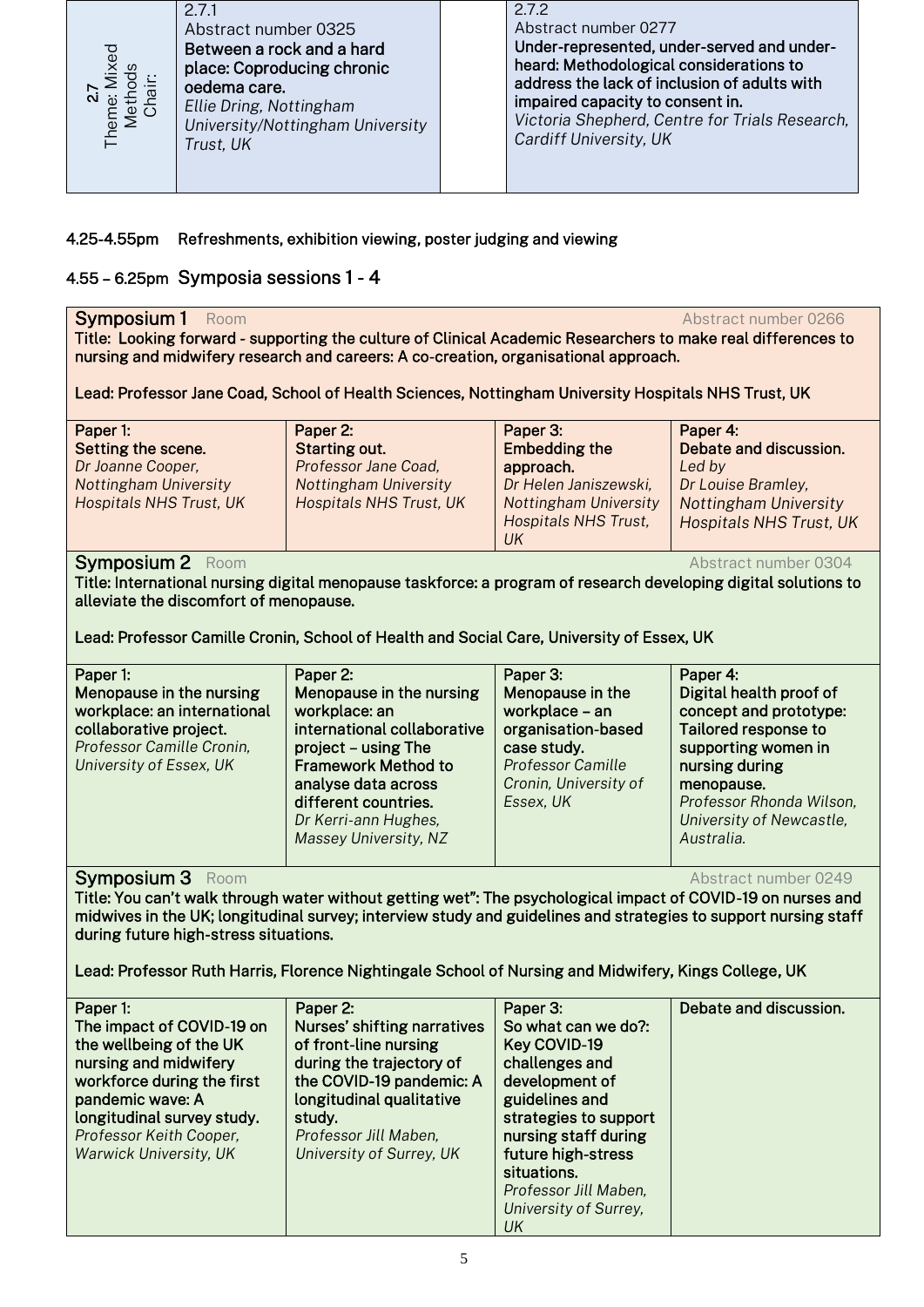## Symposium 4 Room **Abstract number 0243** and the symposium Abstract number 0243 Title: Identifying and mitigating moral distress in the nursing workforce: insights from the United Kingdom and the United States.

Lead presenter: Dr Tessa Watts, School of Healthcare Sciences, Cardiff University, UK

| Paper 1:<br>A mixed methods<br>systematic review of<br>contributing factors and<br>impacts of moral distress<br>on nurses' health and<br>wellbeing and workforce | Paper 2:<br>The Moral Distress Model:<br>An empirically informed<br>guide for moral distress<br>interventions.<br>Dr Georgina Morley,<br><b>Cleveland Clinic, USA</b> | Paper 3:<br>A mixed-methods<br>systematic review of<br>interventions to<br>prevent and mitigate<br>moral distress among<br>nurses using the | Paper 4:<br>"That's what I felt: moral<br>distress": Perceived<br>helpfulness of a mental<br>health support<br>intervention for<br><b>Registered Nurses</b> |
|------------------------------------------------------------------------------------------------------------------------------------------------------------------|-----------------------------------------------------------------------------------------------------------------------------------------------------------------------|---------------------------------------------------------------------------------------------------------------------------------------------|-------------------------------------------------------------------------------------------------------------------------------------------------------------|
|                                                                                                                                                                  |                                                                                                                                                                       |                                                                                                                                             |                                                                                                                                                             |
|                                                                                                                                                                  |                                                                                                                                                                       |                                                                                                                                             |                                                                                                                                                             |
|                                                                                                                                                                  |                                                                                                                                                                       |                                                                                                                                             |                                                                                                                                                             |
|                                                                                                                                                                  |                                                                                                                                                                       |                                                                                                                                             |                                                                                                                                                             |
|                                                                                                                                                                  |                                                                                                                                                                       |                                                                                                                                             |                                                                                                                                                             |
| retention.                                                                                                                                                       |                                                                                                                                                                       | <b>Template for</b>                                                                                                                         | experiencing COVID-19                                                                                                                                       |
| Dr Bethan Jones, Cardiff                                                                                                                                         |                                                                                                                                                                       | Intervention                                                                                                                                | distress.                                                                                                                                                   |
| University, UK                                                                                                                                                   |                                                                                                                                                                       | Description and                                                                                                                             | Dr Bethan Jones, Cardiff                                                                                                                                    |
|                                                                                                                                                                  |                                                                                                                                                                       | <b>Replication (TIDieR)</b>                                                                                                                 | University, UK                                                                                                                                              |
|                                                                                                                                                                  |                                                                                                                                                                       | checklist.                                                                                                                                  | Dr Dean Whybrow,                                                                                                                                            |
|                                                                                                                                                                  |                                                                                                                                                                       | Dr Tessa Watts,                                                                                                                             | University of Exeter, UK                                                                                                                                    |
|                                                                                                                                                                  |                                                                                                                                                                       | <b>Cardiff University, UK</b>                                                                                                               |                                                                                                                                                             |
|                                                                                                                                                                  |                                                                                                                                                                       |                                                                                                                                             |                                                                                                                                                             |
|                                                                                                                                                                  |                                                                                                                                                                       |                                                                                                                                             |                                                                                                                                                             |

## 6.30pm Welcome from Helen Whyley, Director of RCN Wales. Drinks reception

#### 7.15pm Close of day one<br>7.30pm Networking even Networking events – stay for as long or short a time as you can.

## Networking event 1 Nursing Professoriate Networking Event Venue: *Venue information, links*  Lead(s): Purpose of event: Target audience: Expected outcomes:

| Networking event 2<br><b>PhD/Early Career Researcher Social</b><br>Venue: Venue information, links |                                                                                                                                                                                         |
|----------------------------------------------------------------------------------------------------|-----------------------------------------------------------------------------------------------------------------------------------------------------------------------------------------|
| Lead(s)                                                                                            | Please join other PhD/Early Career Researchers for their conference social, aimed at<br>creating networks and meeting your peers as well as sharing experiences and<br>exchanging ideas |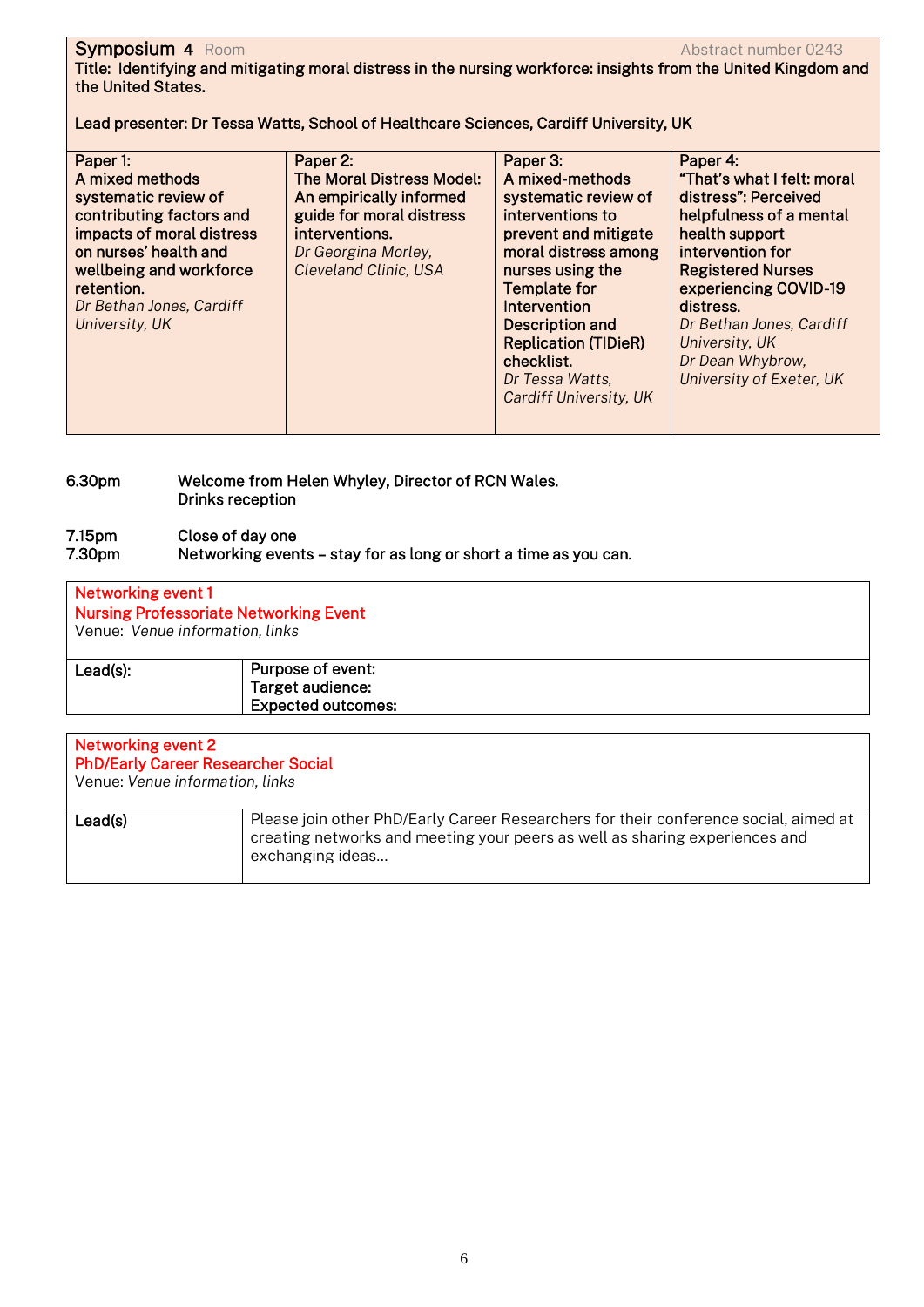## Tuesday 6 September 2022

#### 8.00 – 8.55am Fringe events

| <b>Fringe event 1</b>           |                                                               |  |  |  |  |
|---------------------------------|---------------------------------------------------------------|--|--|--|--|
| Leads: Helen Jones; Gail Mills  | <b>Title: RCN Research Nurse Subcommittee</b>                 |  |  |  |  |
| <b>Fringe event 2</b>           |                                                               |  |  |  |  |
| Lead: Professor Maggie Shepherd | Title: Insights into the value of Chief Nurse Research Fellow |  |  |  |  |
|                                 | secondments: benefits for individuals and patient care        |  |  |  |  |
| <b>Fringe event 3</b>           |                                                               |  |  |  |  |
| Lead: Christopher McParland     | <b>Title:</b> Early Career Researcher                         |  |  |  |  |
| <b>Fringe event 4</b>           |                                                               |  |  |  |  |
| Lead: Parveen Ali               | Title: Surgery on writing for publication TBC                 |  |  |  |  |
|                                 |                                                               |  |  |  |  |

## 8.00 – 9.00am Symposia sessions 5 – 9

| <b>Symposium 5</b> Room<br>Abstract number 0293<br>Title: Research Capacity Building Collaboration (RCBC) for nursing, midwifery and allied health professionals:                                                                        |                                                |                                                                                                                                                                                                                                       |                                                                                                                                                                                                       |  |  |
|------------------------------------------------------------------------------------------------------------------------------------------------------------------------------------------------------------------------------------------|------------------------------------------------|---------------------------------------------------------------------------------------------------------------------------------------------------------------------------------------------------------------------------------------|-------------------------------------------------------------------------------------------------------------------------------------------------------------------------------------------------------|--|--|
| The perspective from Wales.                                                                                                                                                                                                              |                                                |                                                                                                                                                                                                                                       |                                                                                                                                                                                                       |  |  |
|                                                                                                                                                                                                                                          |                                                | Lead: Dr Gina Dolan, Faculty of Life Sciences and Education, University of South Wales, UK                                                                                                                                            |                                                                                                                                                                                                       |  |  |
| Paper 1:<br>Paper 2:<br><b>Research Capacity Building</b><br><b>Collaboration (RCBC) and the</b><br>Fellowship.<br><b>Community of Scholars.</b><br>Dr Roiyah Saltus, University of<br>South Wales, UK                                   |                                                | <b>RCBCWales First into Research</b><br>Ms Malissa Pierri, Cardiff and Vale<br>University Health Board, UK                                                                                                                            | Paper 3:<br>Collaboration, partnership and impact of<br><b>RCBCWales.</b><br>Dr Paul Gill, Cardiff University, UK                                                                                     |  |  |
| <b>Symposium 6</b> Room                                                                                                                                                                                                                  |                                                | Title: Exploring decision making regarding future care planning with older people living with frailty                                                                                                                                 | Abstract number 0223                                                                                                                                                                                  |  |  |
|                                                                                                                                                                                                                                          |                                                | Lead: Professor Caroline Nicholson, School of Health Sciences, University of Surrey, UK                                                                                                                                               |                                                                                                                                                                                                       |  |  |
| Paper 1:<br><b>Prospective Planning for</b><br><b>Escalation of Care and</b><br><b>Treatment (ProsPECT).</b><br>Mr Adam Lound, Imperial<br>College, UK                                                                                   |                                                | Paper 2:<br><b>Conversations on Living and Dying:</b><br><b>Facilitating advance care planning</b><br>with older people living with frailty<br>(CLaD).<br>Dr Sarah Coombs, University of<br>Surrey & St. Christopher's Hospice,<br>UK | Paper 3:<br>Supporting decision making and best<br>practice in end-of-life care for older<br>people living with frailty - The Cascade<br>Project.<br>Mrs Helen King, St. Christopher's<br>Hospice, UK |  |  |
| <b>Symposium 7</b> Room<br>Abstract number 0246<br>Title: Planning for impact from question to dissemination: a focus on methods<br>Lead: Professor Ruth Northway, Faculty of Life Sciences and Education, University of South Wales, UK |                                                |                                                                                                                                                                                                                                       |                                                                                                                                                                                                       |  |  |
| Paper 1:<br>Framing a research question<br>for impact.<br>Professor Ruth Northway,<br>University of South Wales, UK                                                                                                                      |                                                | Paper 2:<br>Promoting impact through<br>engaging diverse stakeholders in<br>data collection: A reflection on<br>methods.<br>Dr Edward Oloidi, University of South<br>Wales, UK                                                        | Paper 3:<br>Using multiple methods to promote<br>impact on practice.<br>Dr Stacey Rees, University of South<br>Wales, UK                                                                              |  |  |
| Refreshments, exhibition viewing, poster set-up and viewing<br>8.30-9am                                                                                                                                                                  |                                                |                                                                                                                                                                                                                                       |                                                                                                                                                                                                       |  |  |
| 9.05-9.10am                                                                                                                                                                                                                              | Chair's welcome to Day 2, keynote introduction |                                                                                                                                                                                                                                       |                                                                                                                                                                                                       |  |  |
| 9.10-9.55am (45')<br>Keynote: Ben Hannigan, Professor: Mental Health Nursing; Research Theme Lead<br>(OSDO) Co-lead; Director of PGR, School of Healthcare Sciences, Cardiff University                                                  |                                                |                                                                                                                                                                                                                                       |                                                                                                                                                                                                       |  |  |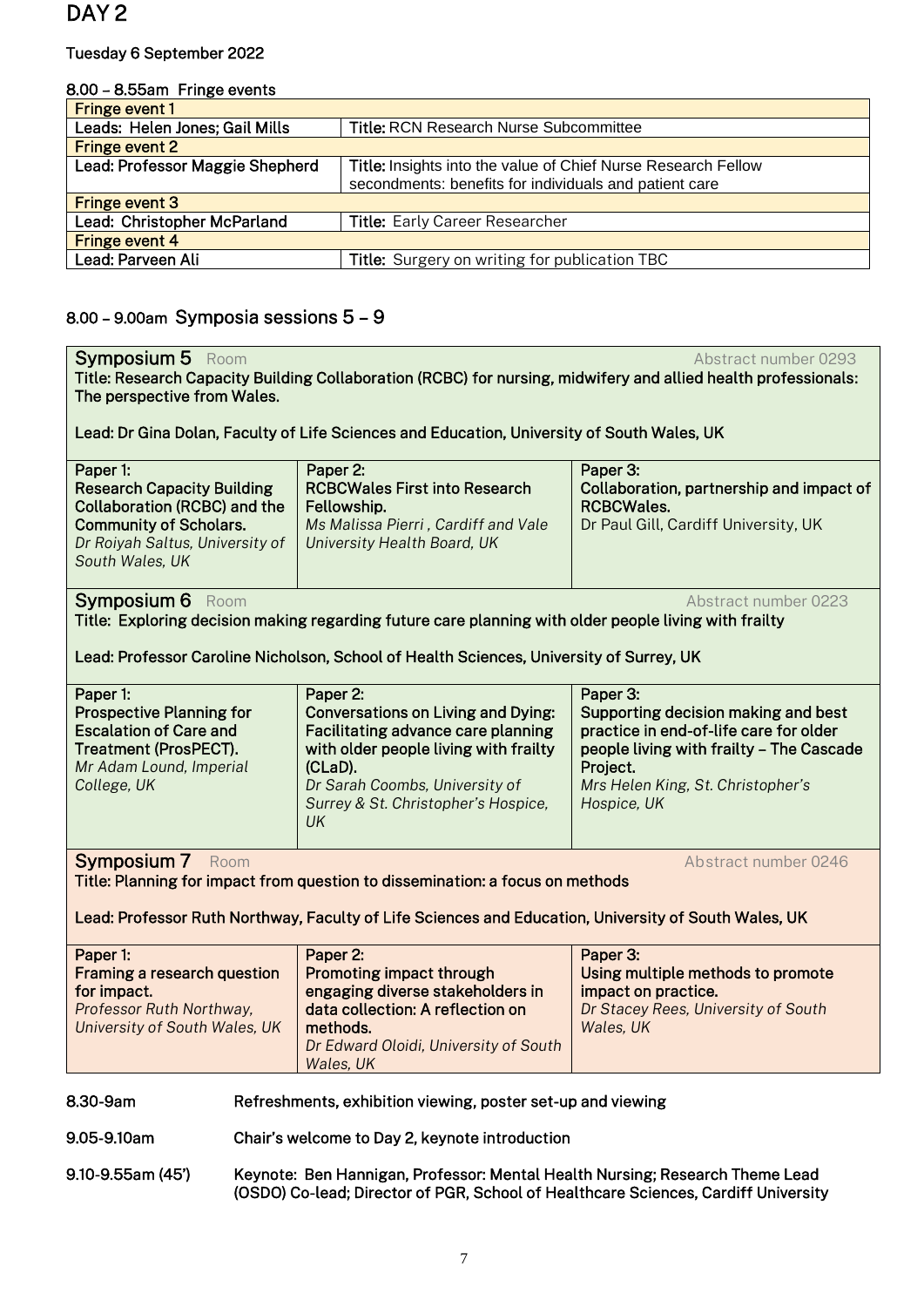|     | 10-10.55am                                                                  | <b>Session 3 Concurrent papers</b>                                                                                                                                                                                                                                                                    |                            |                                                                                                                                                                                                                                                                                                                            |
|-----|-----------------------------------------------------------------------------|-------------------------------------------------------------------------------------------------------------------------------------------------------------------------------------------------------------------------------------------------------------------------------------------------------|----------------------------|----------------------------------------------------------------------------------------------------------------------------------------------------------------------------------------------------------------------------------------------------------------------------------------------------------------------------|
|     |                                                                             | $10 - 10.25$ am                                                                                                                                                                                                                                                                                       |                            | $10.30 - 10.55$ am                                                                                                                                                                                                                                                                                                         |
|     | Public & Patient Involvement<br>Theme:<br>Chair:<br>$\overline{\mathrm{s}}$ | 3.1.1<br>Abstract number 0169<br>The value of patient and public<br>involvement in doctoral research:<br>Involving people living with<br>dementia.<br>Catherine Smith, School of<br>Healthcare Sciences, Cardiff<br>University, UK                                                                    |                            | 3.1.2<br>Abstract number 0194<br>Relational leadership in the NHS: How<br>healthcare leaders identify with public<br>engagement.<br>Rachel Hawley, NHS Leadership Academy<br>(Associate), UK                                                                                                                               |
| 32  | nnovation, e-health<br>Theme: Service<br>Chair:                             | 3.2.1<br>Abstract number 0155<br>Nurses' use of digital technologies<br>during the COVID-19 pandemic:<br>Results of a national survey.<br>Dawn Dowding, University of<br>Manchester, UK                                                                                                               |                            | 3.2.2<br>Abstract number 0347<br>Findings from an evaluation: Does taking part<br>in a virtual Interdisciplinary Preceptorship<br>Programme increase support, confidence and<br>knowledge for Newly Qualified Practitioners<br>during the COVID-19 pandemic.<br>Maureen Smojkis, Active Listening for<br>Wellbeing CIC, UK |
| 3.3 | Older People<br>Theme:<br>Chair:                                            | 3.3.1<br>Abstract number 0175<br>Not the last resort: The impact of<br>an interprofessional training care<br>home scheme on students, health<br>and social care staff and residents.<br>Siobhan Kelly, University of Salford,<br><b>UK</b>                                                            | 5 minutes transition break | 3.3.2<br>Abstract number 0206<br>Can we systematically support patients and<br>families to improve their care during the<br>transitional period between hospital and<br>home?<br>Sally Moore, Bradford Institute for Health<br>Research, Bradford Teaching Hospitals NHS<br>Trust, UK                                      |
|     | <b>Wound Care</b><br>Theme: Tissue Viability &<br>Chair:<br>34              | 3.4.1<br>Abstract number 0244<br>Internationalising the post-<br>qualifying and postgraduate<br>nursing curricula through virtual<br>wound care clinics during COVID-<br>19: a teaching evaluation for<br>bilateral learning Uganda and<br>Salford.<br>Melanie Stephens, University Of<br>Salford, UK |                            | 3.4.2<br>Abstract number 0306<br>Effectiveness of a multi-layer silicone-<br>adhesive polyurethane foam dressing as<br>prevention for sacral pressure ulcers in at<br>risk in-patients: a randomised controlled<br>trial.<br>Elisa Ambrosi, University of Verona, Italy                                                    |
|     | Theme: COVID-19<br>Chair:<br>3.5                                            | 3.5.1<br>Abstract number 0369<br>Responsing to domestic violence<br>and abuse (DVA) during Covid-19<br>through remote interventions: an<br>evaluation of IRIS, a general<br>practice-based programme.<br>Parveen A Ali, The University of<br>Sheffield, UK                                            |                            | 3.5.2<br>Abstract number 0232<br>The COVID-19 pandemic experiences of<br>people with intellectual and developmental<br>disabilities (PWIDD) through a nursing lens:<br>Global perspectives.<br>Daniel Marsden, Canterbury Christ Church<br>University, UK                                                                  |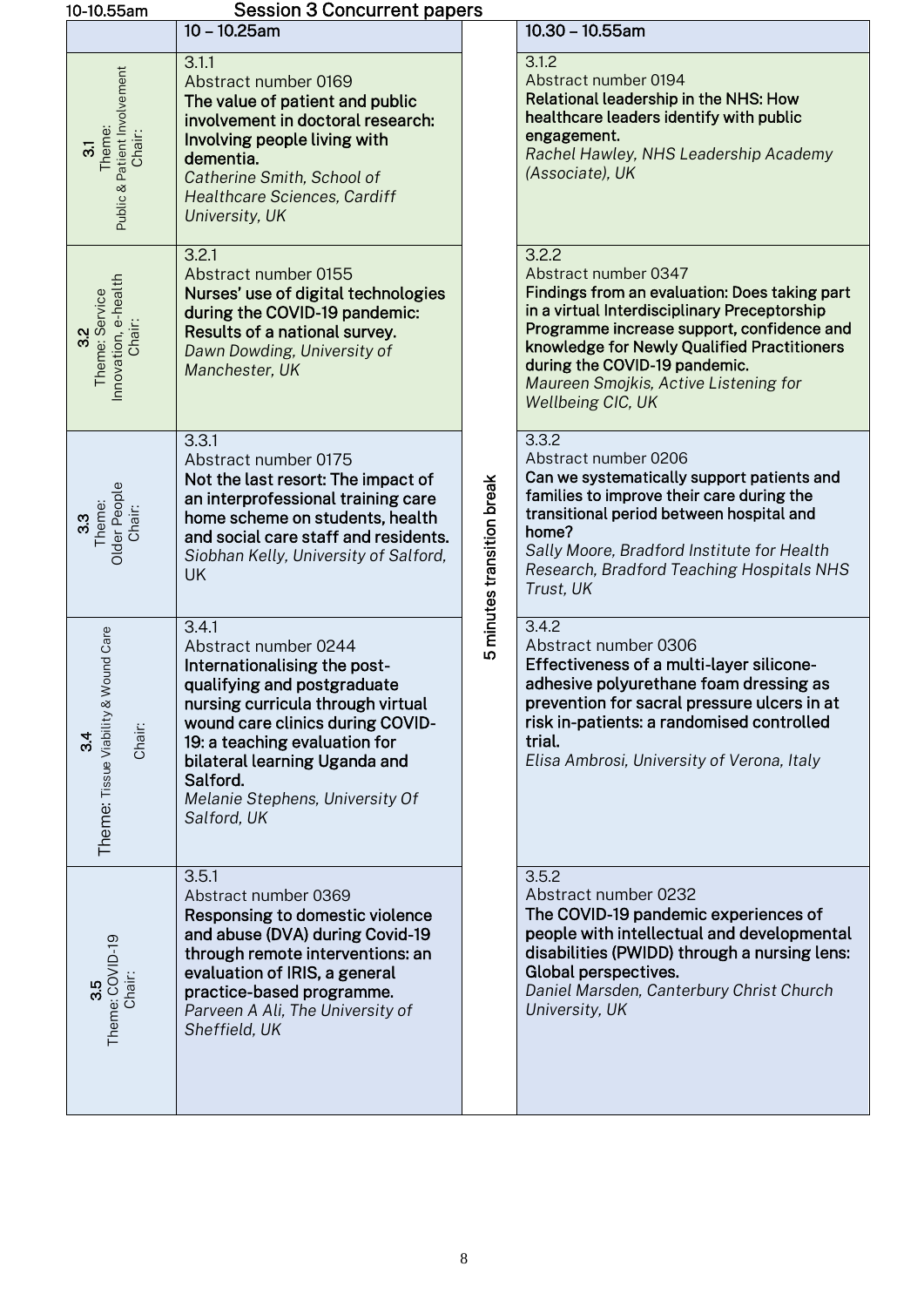| ationa<br>Theme: | 3.6.1<br>Abstract number 0172<br><b>Exploring nursing students</b><br>understanding and experiences of<br>academic resilience.<br>Carolyn Lees, University of Liverpool,<br>UК | 3.6.2<br>Abstract 0348<br>A review of conceptual analysis studies on<br>nursing competencies.<br>Ippolito Notarnicola, Centre of Excellence for<br>Nursing Scholarship, UK |
|------------------|--------------------------------------------------------------------------------------------------------------------------------------------------------------------------------|----------------------------------------------------------------------------------------------------------------------------------------------------------------------------|
| Spo              | 3.7.1 Sponsored session<br>Abstract number                                                                                                                                     | 3.7.2 Sponsored session<br>Abstract number                                                                                                                                 |

## 11am-11.25am Refreshments, exhibition viewing, poster judging and viewing

## 11.25am-12.50pm Session 4 Concurrent papers

|                                                   | 11.25 - 11.50am                                                                                                                                                                                                                                                         |                               | 11.55am - 12.20pm                                                                                                                                                                                                                                                                                                                                                                                           |                            | 12.25 - 12.50pm                                                                                                                                                                                                                                                                                |
|---------------------------------------------------|-------------------------------------------------------------------------------------------------------------------------------------------------------------------------------------------------------------------------------------------------------------------------|-------------------------------|-------------------------------------------------------------------------------------------------------------------------------------------------------------------------------------------------------------------------------------------------------------------------------------------------------------------------------------------------------------------------------------------------------------|----------------------------|------------------------------------------------------------------------------------------------------------------------------------------------------------------------------------------------------------------------------------------------------------------------------------------------|
| Public Health<br>Theme:<br>Chair:<br>$\mathbf{1}$ | 4.1.1<br>Abstract 0152<br>What are the<br>experiences of black<br><b>African and black</b><br><b>African Caribbean males</b><br>during the transition to<br>fatherhood?<br>Sarah Turner, RCSI -<br><b>Bahrain</b>                                                       |                               | 4.1.2<br>Abstract 0202<br><b>Exploring the preferences</b><br>for timing of<br>deinfibulation surgery and<br>views of NHS female<br>genital mutilation care<br>provision with survivors,<br>men and health care<br>professionals across the<br>UK: The FGM Sister Study.<br>Laura Jones, University of<br>Birmingham, UK                                                                                    |                            | 4.1.3<br>Abstract 0323<br><b>The DASH Study (Digital</b><br><b>Interventions for Adolescent</b><br><b>Sexual Health):</b><br>Methodological challenges in<br>making young people's<br>voices heard.<br><b>Clare Bennett, Cardiff</b><br>University School of<br><b>Healthcare Sciences, UK</b> |
| Theme: Children & Young People<br>Chair:          | 4.2.1<br>Abstract number 0210<br>A systematic literature<br>review and evidence<br>synthesis to explore the<br>barriers and facilitators<br>to good oral health of<br>children whilst in<br>hospital.<br>Clare Jennings, Royal<br>Manchester Children's<br>Hospital, UK | minutes transition break<br>ഥ | 4.2.2<br>Abstract number 0283<br>The supportive nature of<br>safeguarding supervision<br>during a global pandemic<br>- results of a wider<br>ethnographic PhD study,<br>evaluating mandatory<br>safeguarding supervision<br>for health visitors<br>working with vulnerable<br>children and their<br>families.<br>Michelle Moseley, Cardiff<br><b>University School of</b><br><b>Healthcare Sciences, UK</b> | 5 minutes transition break | 4.2.3<br>Abstract number 0284<br>How children and young<br>people with chronic pain<br>and their families live with<br>pain and perceive pain<br>treatments and services - a<br>meta-ethnography.<br>Emma France, University of<br>Stirling, UK                                                |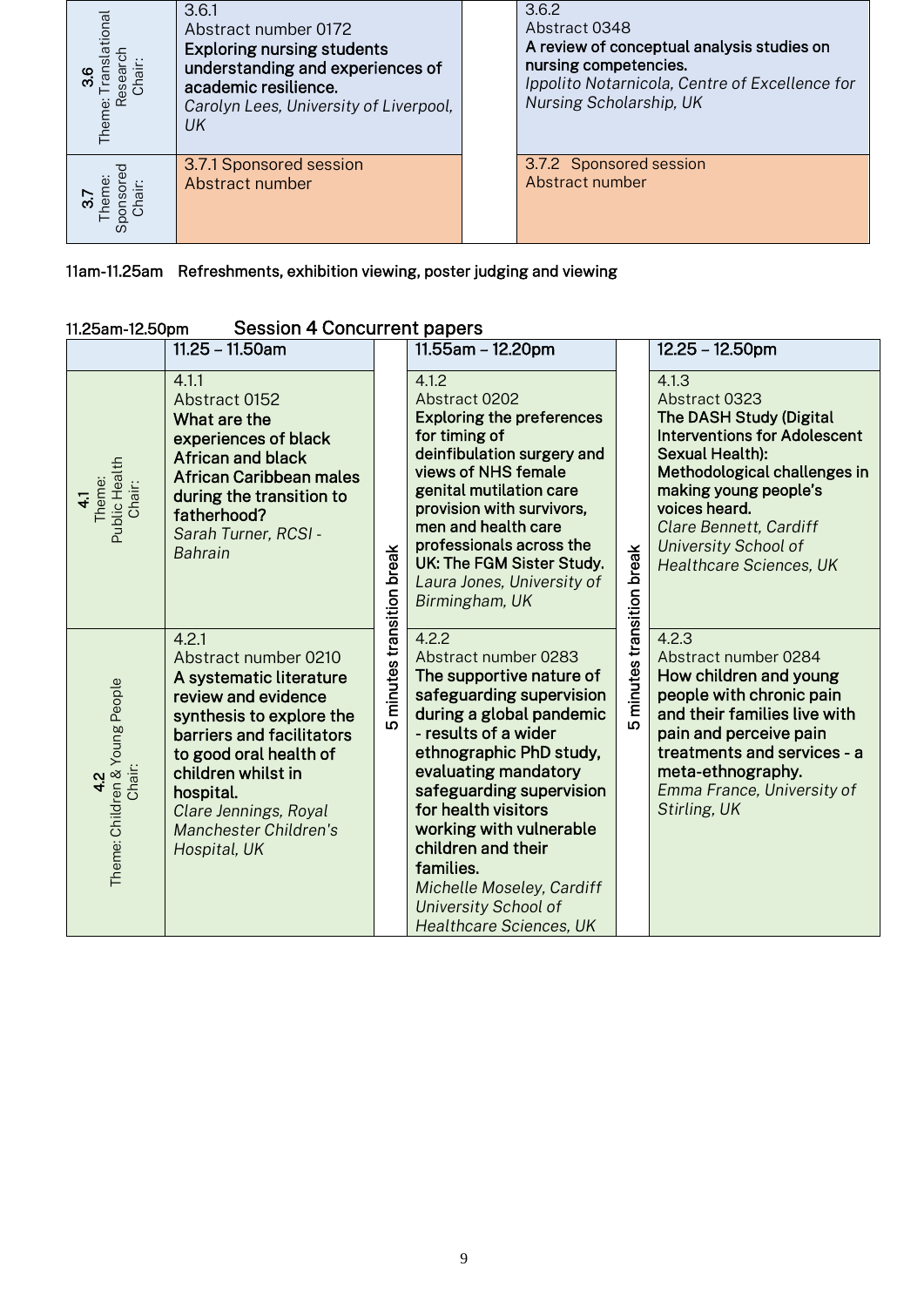| 4.3<br>Theme: Acute & Critical Care<br>Chair                 | 4.3.1<br>Abstract number 0250<br>The significance of<br>multimorbidity and<br>disease-count as<br>predictors of poor<br>outcomes in emergency<br>department attenders: A<br>cross-sectional data-<br>linkage study.<br>Chris McParland,<br>University of Glasgow,<br>School of Medicine,<br>Dentistry and Nursing;<br>NHS Greater Glasgow &<br>Clyde, UK | 4.3.2<br>Abstract number 0300<br>A rapid review of violence<br>risk assessment tools<br>currently used along the<br>emergency care pathway.<br>Dana Sammut, University<br>of Birmingham, UK                                                                    | 4.3.3<br>Abstract number 0233<br>Interprofessional ward<br>rounds in an Adult Intensive<br>Care Unit: An appreciative<br>Inquiry into the central<br>collaboration between the<br>consultant and the bedside<br>nurse.<br>Clair Merriman, Oxford<br><b>Brookes University, UK</b>               |
|--------------------------------------------------------------|----------------------------------------------------------------------------------------------------------------------------------------------------------------------------------------------------------------------------------------------------------------------------------------------------------------------------------------------------------|----------------------------------------------------------------------------------------------------------------------------------------------------------------------------------------------------------------------------------------------------------------|-------------------------------------------------------------------------------------------------------------------------------------------------------------------------------------------------------------------------------------------------------------------------------------------------|
| Theme: Workforce and Employment<br>Chair:<br>$4\overline{4}$ | 4.4.1<br>Abstract 0134<br>Extending the scope of<br>advanced practice but at<br>what cost?: A cohort<br>study investigating how<br>advanced nurse<br>practitioners'<br>experiences have<br>changed over the COVID-<br>19 pandemic.<br>Emily Wood, The<br>University of Sheffield,<br>UK                                                                  | 4.4.2<br>Abstract 0156<br>How do children's nurses<br>working in hospices<br>manage emotional labour<br>and professional integrity<br>in long-term relationships<br>with parents?<br>Mandy Brimble, Cardiff<br>University School of<br>Healthcare Sciences, UK | 4.4.3<br>Abstract 0200<br>The experiences of early<br>career nurses working in<br>specialist adolescent/young<br>adult cancer units: A<br>narrative enquiry.<br>Maria Cable, Cardiff<br>University School of<br>Healthcare Sciences, UK                                                         |
| munity Care<br>4.5<br>Theme: Primary & Comm<br>Chair:        | 4.5.1<br>Abstract 0084<br><b>Experiences of falls in</b><br>domestic settings and<br>use of ambulance<br>services: An<br>Ethnographic Study.<br>Christina Heaton,<br>University of Salford, UK                                                                                                                                                           | 4.5.2<br>Abstract 0224<br>The use and uptake of<br>video group consultations<br>in primary care general<br>practice.<br>Eleanor Scott, Keele<br>University, UK                                                                                                 | 4.5.3<br>Abstract 0238<br>Types of nurse-led<br>multimorbidity interventions<br>and their effect on health<br>outcomes: a mixed-methods<br>systematic review.<br>Chris McParland, University<br>of Glasgow, School of<br>Medicine, Dentistry and<br>Nursing; NHS Greater<br>Glasgow & Clyde, UK |
| Theme: Patient Safety<br>Chair:<br>4.6                       | 4.6.1<br>Abstract number 0184<br><b>Patient safety incidents</b><br>in systemic anti-cancer<br>therapy (SACT):<br>exploring the reality.<br>Rachael Palmer, Royal<br>Devon and Exeter NHS<br><b>Foundation Trust, UK</b>                                                                                                                                 | 4.6.2<br>Abstract 0256<br>Exploring the value of the<br>written word in health<br>care.<br>Catherine Pengelly,<br>University College London<br><b>Hospitals NHS</b><br>Foundation Trust, UK                                                                    | 4.6.3<br>Abstract 0324<br>Pressure Injury Prevalence<br>and Practice Improvements<br>in Nursing (PIPPIN study): A<br>realist evaluation of pressure<br>injury prevention practices in<br>an Australian hospital.<br>Jenny Sim, University of<br>Newcastle, Australia                            |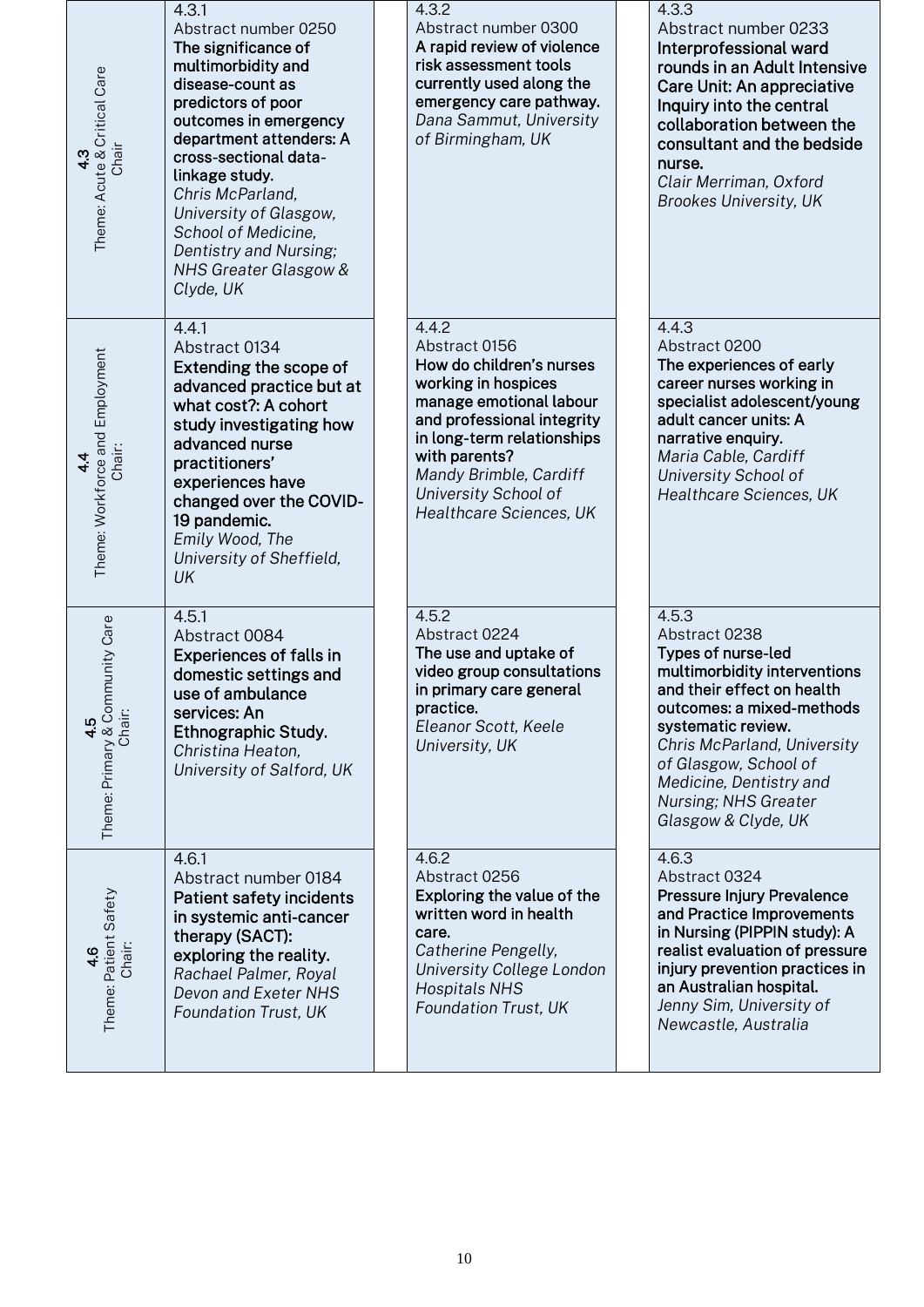| 4.7.1<br>Abstract 0217<br>Using immersive<br>Experience<br>technology and<br>architectural design to<br>assist head and neck<br>cancer patients' recovery<br>Theme: Patient<br>Chair<br>from treatment: A focus<br>group and technology<br>acceptance study.<br>Kathleen Greenway,<br>Oxford Brookes<br>University, UK | 4.7.2<br>Abstract 0248<br>The experiences and<br>perceptions of people<br>living with heart failure in<br>Saudi Arabia: A Grounded<br>Theory Study.<br>Sohad Noorsaeed,<br>University of Manchester,<br>UK | 4.7.3<br>Abstract 0044<br><b>Examining Ovarian</b><br><b>Hyperstimulation Syndrome</b><br>(OHSS): How qualitative<br>research shines a light on an<br>under-examined side effect<br>of fertility treatment.<br>Elizabeth Lumley, The<br>University of Sheffield, UK |
|------------------------------------------------------------------------------------------------------------------------------------------------------------------------------------------------------------------------------------------------------------------------------------------------------------------------|------------------------------------------------------------------------------------------------------------------------------------------------------------------------------------------------------------|---------------------------------------------------------------------------------------------------------------------------------------------------------------------------------------------------------------------------------------------------------------------|
|------------------------------------------------------------------------------------------------------------------------------------------------------------------------------------------------------------------------------------------------------------------------------------------------------------------------|------------------------------------------------------------------------------------------------------------------------------------------------------------------------------------------------------------|---------------------------------------------------------------------------------------------------------------------------------------------------------------------------------------------------------------------------------------------------------------------|

12.50 - 2.05pm

12.50 - 2.05pm Lunch, exhibition viewing, poster judging and viewing *Poster tours: 1.30 – 1.55pm*

| <b>Session 5 Concurrent papers</b><br>$2.05 - 3.35$ pm             |                                                                                                                                                                                                                                                                                                     |                                       |                                                                                                                                                                                                                                                                                                                                                                                                                |                               |                                                                                                                                                                                                                                                                               |
|--------------------------------------------------------------------|-----------------------------------------------------------------------------------------------------------------------------------------------------------------------------------------------------------------------------------------------------------------------------------------------------|---------------------------------------|----------------------------------------------------------------------------------------------------------------------------------------------------------------------------------------------------------------------------------------------------------------------------------------------------------------------------------------------------------------------------------------------------------------|-------------------------------|-------------------------------------------------------------------------------------------------------------------------------------------------------------------------------------------------------------------------------------------------------------------------------|
|                                                                    | $2.05 - 2.30$ pm                                                                                                                                                                                                                                                                                    |                                       | $2.35 - 3.05$ pm                                                                                                                                                                                                                                                                                                                                                                                               |                               | $3.05 - 3.30$ pm                                                                                                                                                                                                                                                              |
| Optimising research delivery<br>Theme:<br>Chair:<br>$\overline{5}$ | 5.1.1<br>Abstract number 0096<br><b>Delivering COVID-19</b><br>research during the UK<br>pandemic: Experiences of<br>a local research<br>taskforce.<br>Siobhan Gardiner,<br>University of Oxford, UK                                                                                                |                                       | 5.1.2<br>Abstract number 0265<br>Engaging a diverse<br>population in research to<br>understand support needs<br>in cancer screening in<br>Wales.<br>Juping Yu, University of<br>South Wales, UK                                                                                                                                                                                                                |                               | 5.1.3<br>Abstract number 0203<br>Support, Resist, Avoid:<br><b>Uncovering the factors</b><br>influencing research delivery<br>relations in the NHS.<br>Linda Tinkler, The University<br>of Sheffield, UK                                                                      |
| Theme: Mental Health<br>Chair:<br>5.2                              | 5.2.1<br>Abstract number 0139<br><b>Exploring nurses'</b><br>experiences of value<br>congruence and the<br>perceived relationship<br>with wellbeing and<br>patient care and safety:<br>A qualitative study.<br>Alice Dunning, Yorkshire<br>Quality and Safety<br>Research Group, UK                 | minutes transition break<br><b>LO</b> | 5.2.2<br>Abstract number 0140<br><b>Understanding the</b><br>processes of nurse<br>redeployment during the<br>COVID-19 pandemic and<br>their impact on nurses:<br>Lessons from the<br>frontline.<br>Alice Dunning, Yorkshire<br>Quality and Safety<br>Research Group, UK                                                                                                                                       | minutes transition break<br>Ю | 5.2.3<br>Abstract 0252<br>Self-reported health and<br>wellbeing amongst the<br>nursing and midwifery<br>workforce in Wales during<br>the COVID-19 pandemic: A<br>cross-sectional survey.<br>Aimee Challenger, Research<br>and Evaluation Division,<br>Public Health Wales, UK |
| 5.3<br>Theme:<br>Older People<br>Chair:                            | 5.3.1<br>Abstract number 0230<br>'Pad cultures' and their<br>consequences: Findings<br>from an ethnographic<br>study examining<br>continence care for<br>people living with<br>dementia during a<br>hospital admission.<br>Daniel Kelly, Cardiff<br>University School of<br>Healthcare Sciences, UK |                                       | 5.3.2<br>Abstract number 0279<br>Managing clinical<br>uncertainty for older<br>adults with multimorbidity<br>and frailty in community<br>hospitals: a prospective<br>cohort study of symptoms<br>and service use to<br>construct a Frailty<br>Pathway.<br>Catherine Evans, Cicely<br>Saunders Institute.<br><b>Faculty of Nursing</b><br><b>Midwifery and Palliative</b><br>Care, King's College<br>London, UK |                               | 5.3.3<br>Abstract number 0313<br>The Care Home Action<br>Research-in-residence<br>Model (CHARM): Moving<br>forward from a COVID-19<br>outbreak.<br>Suzanne Mumford, Care and<br>Dementia Services for Care<br>UK                                                              |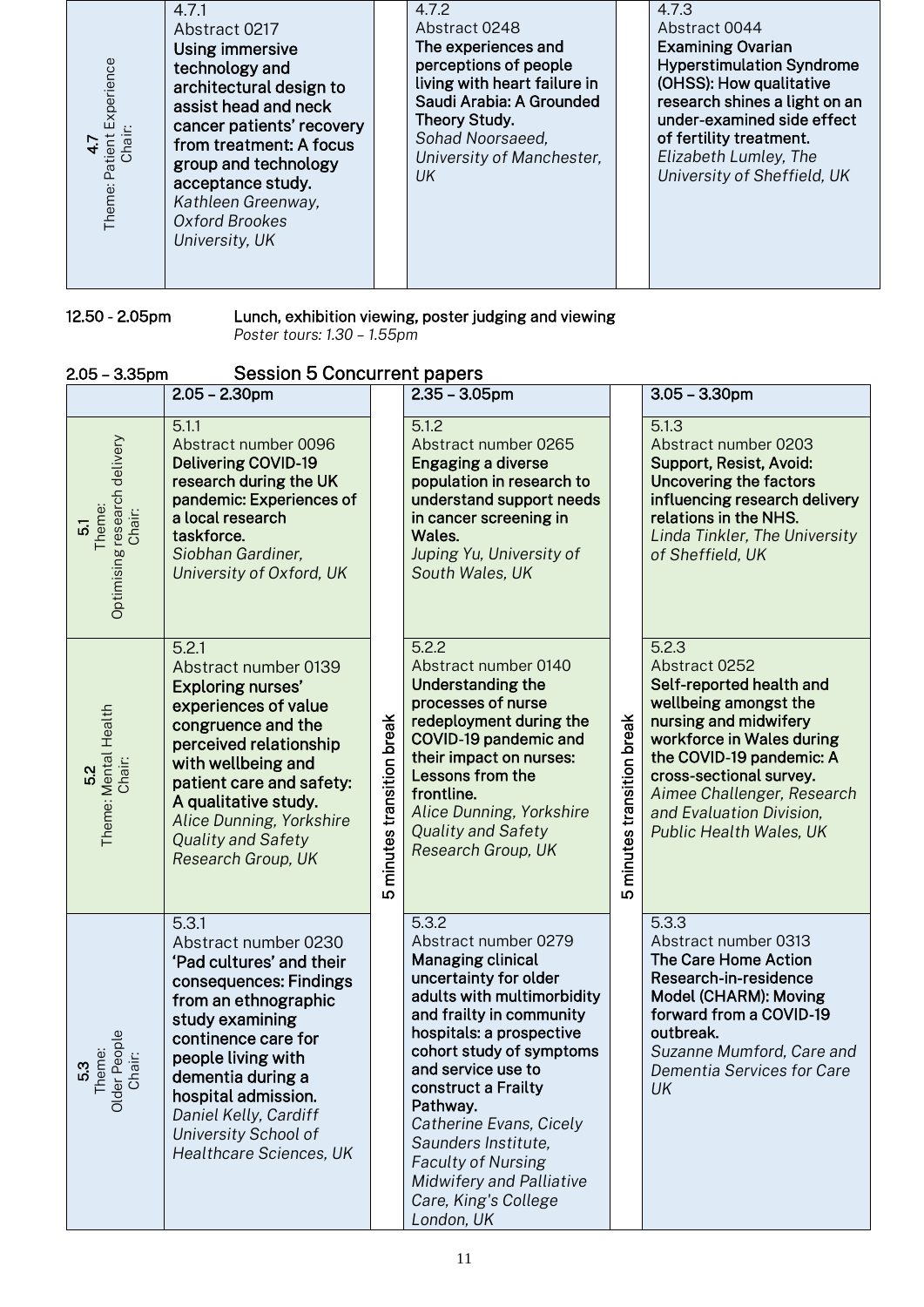| Nursing, Midwifery or Support Worker<br>Education<br>Theme:<br>Chair:<br>54 | 5.4.1<br>Abstract number 0074<br>The experiences of adult<br>nursing students<br>completing a placement<br>during the COVID-19<br>pandemic.<br>Noreen Cushen-Brewster,<br>University of Suffolk, UK                                                                                                                | 5.4.2<br>Abstract number 0153<br>The experiences of<br>trainee and newly<br>trained Minority Ethnic<br>(ME) Nursing Associates<br>(NAs) at a London NHS<br>hospital: Challenges,<br>opportunities and<br>lessons learned.<br>Carolyn Spring, Imperial<br>College Healthcare NHS<br>Trust, UK                                         | 5.4.3<br>Abstract number 0164<br>Military medical ethics for<br>military nurses: A<br>pedagogical approach<br>towards tailoring education.<br>Janet Kelly, Faculty of<br><b>Health Sciences, University</b><br>of Hull, UK                                                                                                  |
|-----------------------------------------------------------------------------|--------------------------------------------------------------------------------------------------------------------------------------------------------------------------------------------------------------------------------------------------------------------------------------------------------------------|--------------------------------------------------------------------------------------------------------------------------------------------------------------------------------------------------------------------------------------------------------------------------------------------------------------------------------------|-----------------------------------------------------------------------------------------------------------------------------------------------------------------------------------------------------------------------------------------------------------------------------------------------------------------------------|
| Theme: Workforce<br>Chair:<br>55                                            | 5.5.1<br>Abstract number 0075<br>Influence of<br>midwives/nurses'<br>sociocultural beliefs on<br>midwifery care of women<br>with Female Genital<br><b>Mutilation/Cutting</b><br>(FGMC) in Osun State,<br>Nigeria.<br>Rukaiyya Muhammad,<br>Kings College London, UK                                                | 5.5.2<br>Abstract number 0310<br>Workplace dilemmas and<br>compassion in nurse-<br>patient interaction: Is the<br>problem compassion in<br>policy?<br>Rachael Drewery,<br>University of Nottingham,<br>UK                                                                                                                            | 5.5.3<br>Abstract number 0262<br>Developing clinical academic<br>research leaders from ethnic<br>minority backgrounds.<br>Louise Bramley, Nottingham<br>University/Nottingham<br><b>University Trust, UK</b>                                                                                                                |
| alitative Methods<br>Theme:<br>Chair:<br>5.6<br>$\tilde{d}$                 | 5.6.1<br>Abstract number 0331<br>The developing maternal-<br>infant relationship: A<br>qualitative longitudinal<br>study.<br>Jane Peters, University of<br>Plymouth, UK                                                                                                                                            | 5.6.2<br>Abstract number 0334<br>The impact of national<br>restrictions on COVID-19<br>vaccine hesitancy of older<br>people: A longitudinal<br>phenomenological study.<br>Joanne Brooke,<br><b>Birmingham City</b><br>University, UK                                                                                                 | 5.6.3<br>Abstract number 0358<br><b>Student nurses lived</b><br>experience of a clinical<br>placement in a prison health<br>care setting: An inductive<br>phenomenological study.<br>Joanne Brooke, Birmingham<br>City University, UK                                                                                       |
| Theme: Nursing History<br>Chair:<br>57                                      | 5.7.1<br>Abstract number 0068<br>The fluctuating fortunes<br>of the community nursing<br>workforce in England<br>1948 - 2021: a secondary<br>data analysis and policy<br>study.<br>Vari Drennan, Centre for<br>Health & Social Care<br>Research, Kingston<br>University & St. George's<br>University of London, UK | 5.7.2<br>Abstract number 0296<br>Revisiting the lesser-<br>known Crimean War<br>Diaries of an Irish Nursing<br>Nun, Sr. Mary Aloysius<br>Doyle RRC in the context<br>of Russia's invasion of<br><b>Ukraine: History</b><br>Repeating.<br>Paul Horan, School of<br><b>Nursing and Midwifery</b><br>Trinity College Dublin,<br>Ireland | 5.7.3<br>Abstract number 0186<br>Using historical research to<br>understand Scotland's early<br>nursing history - the cases<br>of Christian Saidler and<br><b>Bartie Patersoune accused</b><br>of witchcraft for their<br>healing practices (1597-<br>1607)<br>Rachel Davidson-Welch,<br>Edinburgh Napier University,<br>UK |

3.35-4.00pm Refreshments and poster viewing

- 4.00-4.15pm Conference awards RCN Conference 2023 and Chair's closing remarks
- 4.15pm Close of conference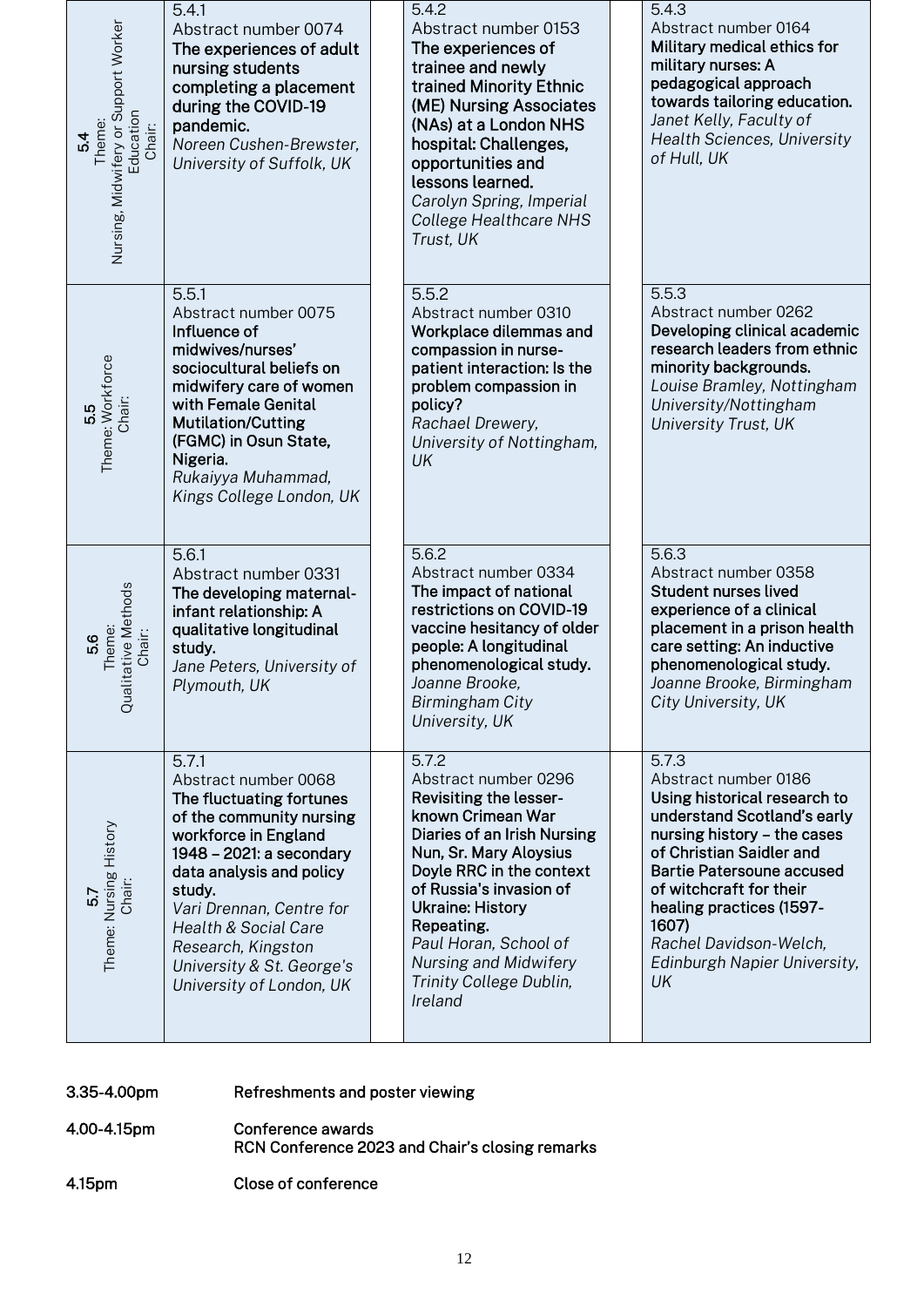## Posters

#### Monday 5 & Tuesday 6 September 2022

#### Monday 5 September Poster tours: A – D

#### Poster tour A Theme: Acute & Critical Care Led by:

#### Poster number 1 Abstract Number 0247

Factors that influence nurses' intention to leave adult critical care areas: A mixed-method sequential explanatory study. *Nadeem Khan, Bradford University, UK*

#### Poster number 2 Abstract Number 0305

The utility and impact of Advanced Nurse Practitioners in surgical specialities: A scoping review. *Anna Riley, The University of Sheffield, UK*

#### Poster number 3 Abstract Number 0314

Memory-making in critical care: A qualitative thematic synthesis. *Doreen MacEachen, NHS Greater Glasgow and Clyde, UK*

#### Poster number 4 Abstract Number 0198

People with tracheostomy after stroke. A secondary analysis of demographic and outcome data from within the United Kingdom. *Sally Galt, Robert Gordon University, UK*

#### Poster number 5 Abstract No: 0234

CVAD dressing security for promoting CVAD safety in paediatrics. *Bethan Stone, Bristol Royal Hospital for Children, UK*

#### Poster tour B Theme: Children & Young People Led by:

#### Poster number 6 Abstract Number 0261

Exploring the experiences of children and young people taking part in eye and vision research. *Jacqueline Miller, City, University of London, UK*

#### Poster number 7 Abstract Number 0081

Caring for paediatric research participants when clinical trials prematurely terminate: A protocol review. *Helen Pluess-Hall, University of Bath, UK*

#### Poster number 8 Abstract No: 0351

A systematic, integrative review exploring specialist paediatric professionals' experiences of emerging safeguarding concerns in practice. *Diana Yardley, Oxford Brookes University, UK*

#### Poster number 9 Abstract No: 0364

The experience of parents whose baby is diagnosed antenatally with a life-limiting or life-threatening condition: A meta-ethnography. *Michael Tatterton, The University of Bradford, UK*

#### Poster number 10 Abstract Number 0276

Neonatal organ donation: A retrospective audit into potential donation at a UK tertiary level neonatal unit. | *Faizah Ali, University College London Hospital, UK*

#### Poster tour C Theme: Mixed Methods Led by:

#### Poster number 11 Abstract Number 0326

Nursing students' attitudes on caring for people living with HIV/AIDS in the UK. A cross sectional study. *Theodora Stroumpouki, Kingston University, Faculty of Health, Social Care and Education, UK*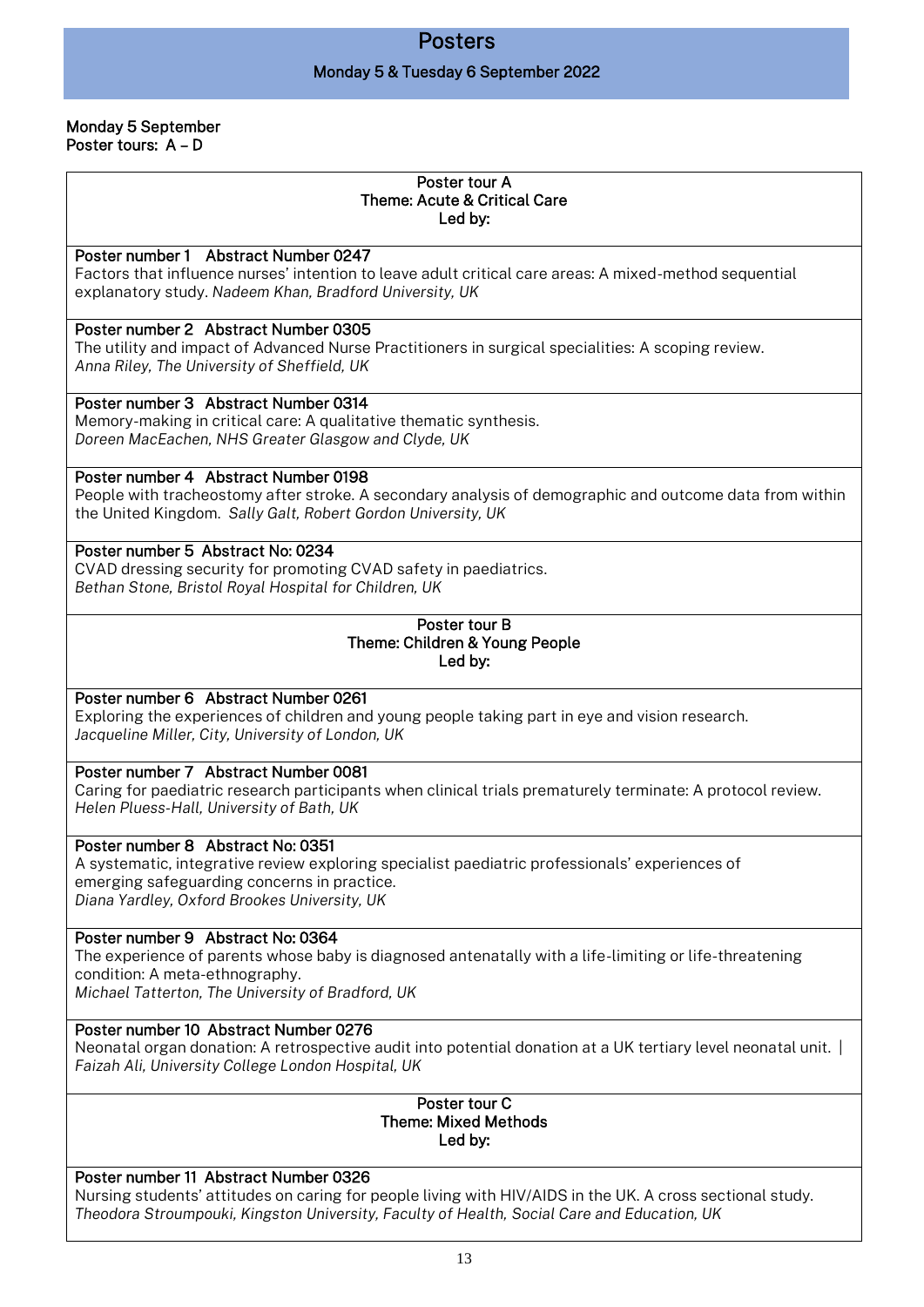#### Poster number 12 Abstract N umber 0337

Experiential learning during work: A qualitative interview study of caregivers in learning disability? *Jane Greaves, University of Northumbria, UK*

## Poster number 13 Abstract Number 0214

Student evaluation of participation in primary research using visual representation. *Emma Johnston Smith, Liverpool John Moores University, UK*

## Poster number 14 Abstract Number 0219

General Practice Nurses taking 'best' evidence into general practice. *Andrew Finney, Keele University, UK*

## Poster number 15 Abstract Number 0356

Psychometric validation of the Nursing Professional Competence Scale among Italian nurses and Albanian nursing students.

*Ippolito Notarnicola, Centre of Excellence for Nursing Scholarship, UK*

## Poster number 16 Abstract Number 0359

Determinants of antibiotic abuse and misuse among Nigerian health professionals: A mixed method study. *Joel Faronbi, Academy of Nursing, University of Exeter, UK*

#### Poster tour D Theme: Patient Experience Led by:

Poster number 17 Abstract Number: 0329

Capturing complexity. The relational nature of the maternal experience over time, using qualitative longitudinal research.

*Jane Peters, University of Plymouth, UK*

## Poster number 18 Abstract Number 0165

Understanding the experiences and wellbeing needs of people who access integrated health and social care in the community: an integrative review.

*Louise Henderson, Robert Gordon University, UK*

## Poster number 19 Abstract Number 0350

The patient at the heart of educational research - establishing a patient research group in higher education. *Lesley Scott, University of Sunderland, UK*

## Poster number 20 Abstract Number 0182

Service user involvement in recovery-oriented care planning *Thomas John, University of Kent, UK*

## Tuesday 6 September Poster tour E - H

| Poster tour E<br>Theme: Cancer<br>Led by:                                                                                                                                                                                                                 |
|-----------------------------------------------------------------------------------------------------------------------------------------------------------------------------------------------------------------------------------------------------------|
| Poster number 21 Abstract Number 0303<br>Patients' experiences of cancer immunotherapy with immune checkpoint inhibitors: A systematic review and<br>qualitative evidence synthesis.<br>Tessa Watts, Cardiff University School of Healthcare Sciences, UK |
| Poster number 22 Abstract Number 0204<br>The role of nurses in supporting the psychosocial support needs of women with breast cancer in Saudi<br>Arabia: A case study.<br>Manal Slagour, The University of Manchester, UK                                 |

## Poster number 23 Abstract Number 0361

Patient-reported severity of physical symptoms among patients with cancer in West Java Province, Indonesia.

*Chandra Isabella Purba, School of Medicine, Dentistry & Nursing, University of Glasgow, UK & Universitas Padjadjaran, Indonesia*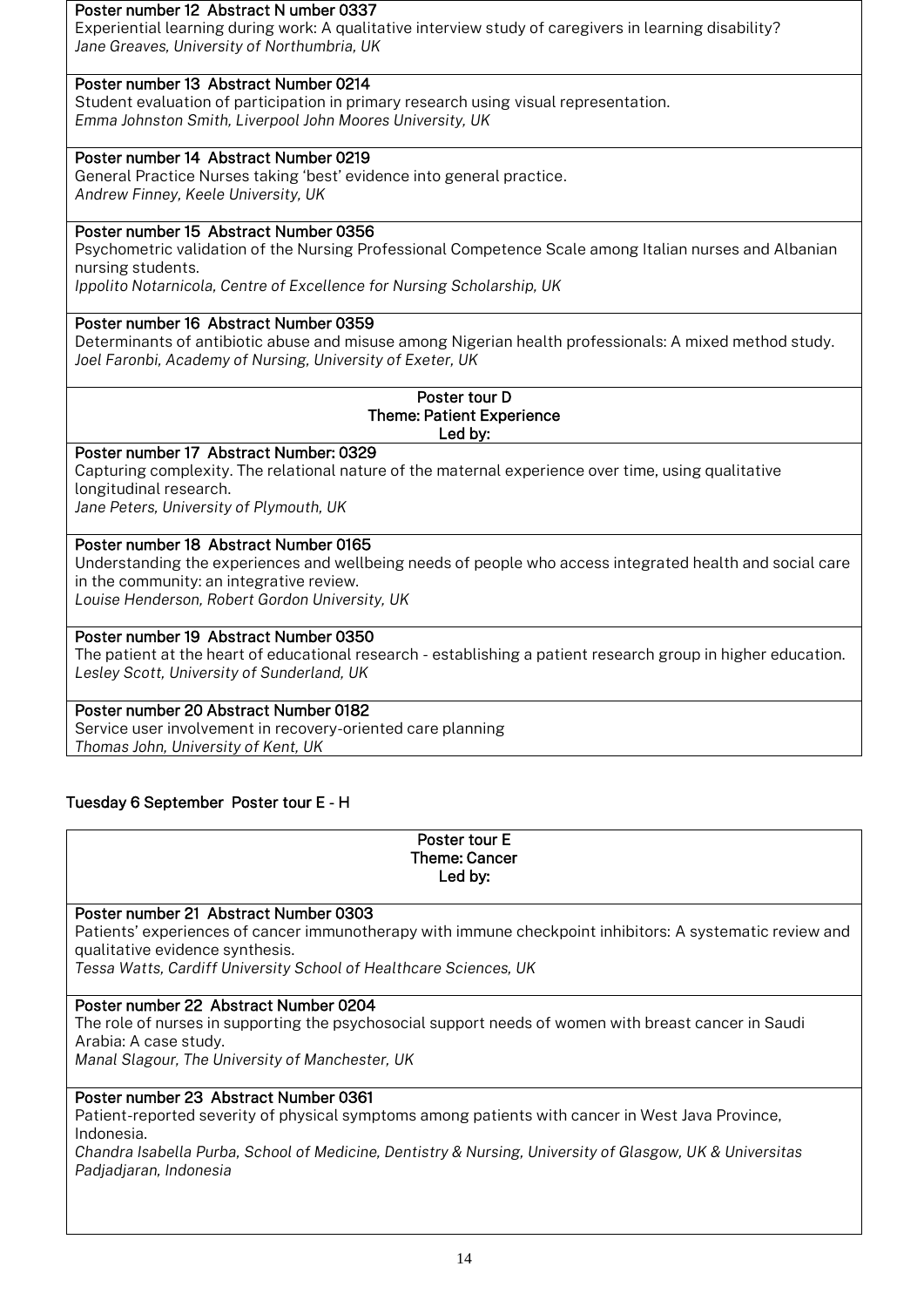#### Poster number 24 Abstract No: 0332

The nature, scope and use of web-based interventions for patients with head and neck cancer: A scoping review.

*Rosemary Kelly, Ulster University, UK*

#### Poster tour F Theme: Workforce, Employment and Technology Led by:

## Poster number 25 Abstract Number 0114

Trapped in a pre-registration void: Harnessing the expertise of overseas nurses working as unregistered practitioners in the UK.

*Dilla Davis, University of Salford, UK*

## Poster number 26 Abstract Number 0207

Careers advice for aspiring clinical academic nurse and midwife leaders: Development and evaluation of a clinical academic careers advisory service.

*Alison Richardson, University of Southampton, UK*

## Poster number 27 Abstract Number 0157

Embedding Research In Care (ERIC) units: Increasing research engagement amongst clinical staff. *Maggie Shepherd, Royal Devon and Exeter NHS Foundation Trust, UK*

## Poster number 28 Abstract Number 0227

Effective data capture as an enabler in research capacity building activities: Developing and implementing The Newcastle upon Tyne Hospitals Nursing, Midwifery and Allied Health Professionals (NMAHP) Research Dashboard.

*Linda Tinkler, The Newcastle upon Tyne Hospitals NHS Foundation Trust, UK*

## Poster number 29 Abstract Number 0312

Development of a new research competency framework for clinical research nurses and midwives. *Clair Harris, Guy's and St Thomas NHS Foundation Trust, UK*

## Poster number 30 Abstract Number 0251

E- Hospital Management System.

*Habib Ullah Jamil, Institute of Human Health and Medical Sciences, Pakistan*

## Poster number 31 Abstract Number 0229

Evaluation of the impact of the use of a caseload management tool (MaST) in Mersey Care NHS Foundation Trust.

*Emily Palmer, Holmusk, UK*

#### Poster tour G Theme: Systematic Review Led by:

## Poster number 32 Abstract Number 0208

Are Operating Theatre Practitioners being effectively engaged and utilised to support the agile adaptive capacity of healthcare organisations during disaster response? A scoping review. *Jennifer Klunder-Rosser, The University of Sheffield, UK*

## Poster number 33 Abstract Number 0258

Urban impact on the development, perpetuation and mitigation of psychosis: A scoping review of the participatory evidence.

*Mark Batterham, Avon & Wiltshire Mental Health Partnership NHS Trust, UK*

## Poster number 34 Abstract Number 0205

Nurses' experiences of caring for severely ill patients during infection outbreaks (pandemic / epidemic): A Mixed Methods Systematic Review.

*Eunice Temeng, Cardiff University School of Healthcare Sciences, UK*

## Poster number 35 Abstract Number 0012

"SERVICE": A strategy to appraise and value evidence-based practice.

*Chrysi Leliopoulou, Middlesex University, UK*

#### Poster tour H Theme: Qualitative Approaches Led by: